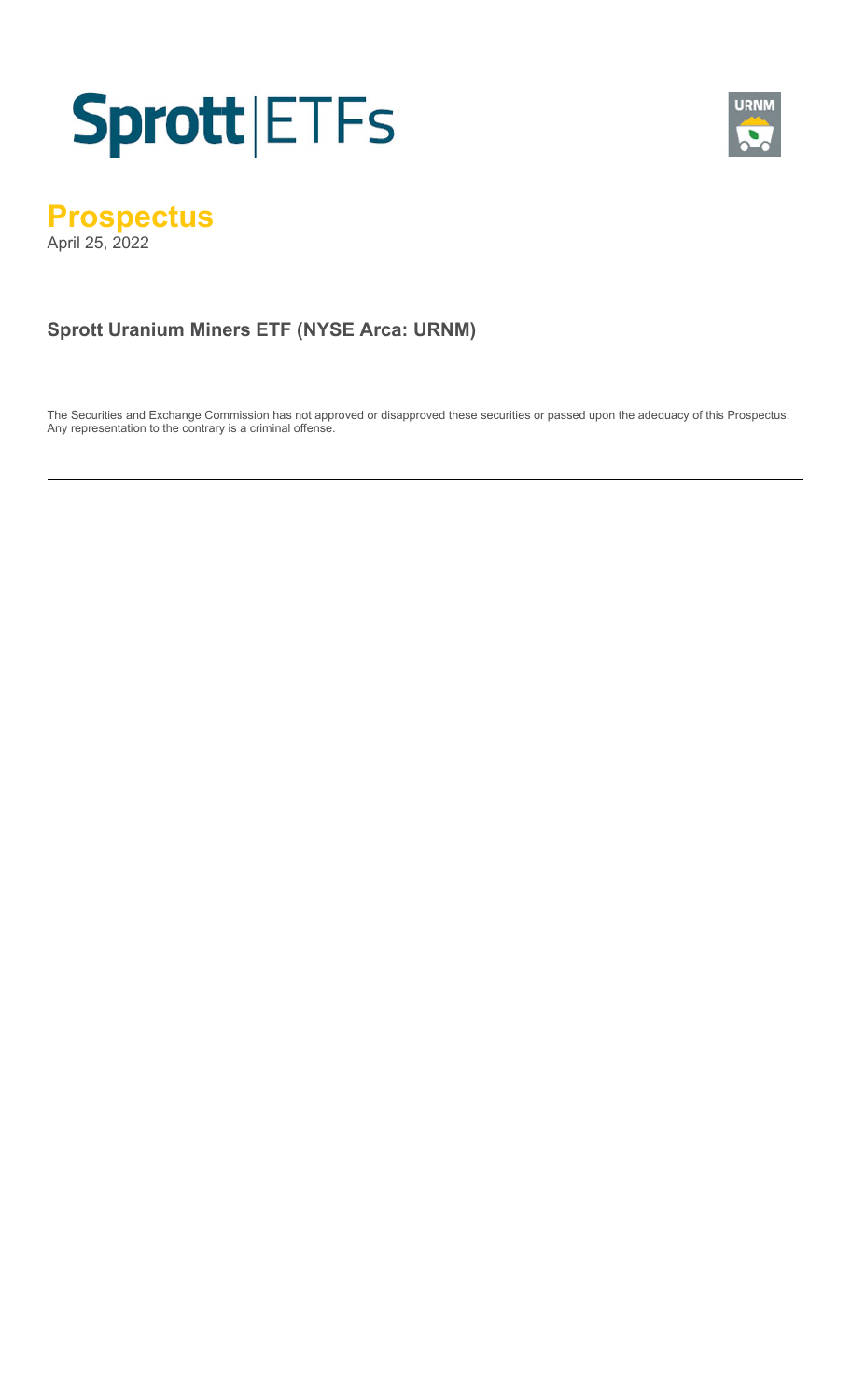| Contents |
|----------|
|----------|

| <b>Summary Information - Sprott Uranium Miners ETF</b>                                 | 4      |
|----------------------------------------------------------------------------------------|--------|
| <b>Investment Objective</b>                                                            | 4      |
| <b>Fund Fees and Expenses</b>                                                          | 4      |
| Portfolio Turnover                                                                     | 4      |
| Principal Investment Strategies of the Fund                                            | 4      |
| Principal Risks of Investing in the Fund                                               | 5      |
| Performance                                                                            | 8      |
| Management                                                                             | 8      |
| Purchase and Sale of Fund Shares                                                       | 9      |
| <b>Tax Information</b>                                                                 | 9      |
| Payments to Broker-Dealer and Other Financial Intermediaries                           | 9      |
| <b>Additional Information About the Fund</b>                                           | 9      |
| Additional Information About the Fund's Principal Investment Strategy                  | 9      |
| Additional Information About the Fund's Principal Risks                                | 10     |
| <b>Other Risks</b>                                                                     | 14     |
| <b>Disclosure of Portfolio Holdings</b>                                                | 15     |
| <b>Fund Management</b>                                                                 | 15     |
| <b>Adviser</b>                                                                         | 15     |
| Sub-Adviser                                                                            | 15     |
| <b>Portfolio Managers</b>                                                              | 16     |
| Information About the Fund's Index, the Index Provider and the Index Calculation Agent | 16     |
| <b>Shareholder Information</b>                                                         | 16     |
| General                                                                                | 16     |
| <b>Book-Entry</b>                                                                      | 17     |
| How to Buy and Sell Shares                                                             | 17     |
| <b>Pricing Fund Shares</b>                                                             | 17     |
| <b>Creation Units</b>                                                                  | 17     |
| <b>How to Buy Shares</b>                                                               | 17     |
| Legal Restrictions on Transactions in Certain Stocks                                   | 18     |
| <b>Redemption of Shares</b>                                                            | 18     |
| <b>Distributions</b>                                                                   | 18     |
| <b>Frequent Purchases and Redemptions</b>                                              | 19     |
| Federal Income Taxation                                                                | 19     |
| <b>Taxes on Distributions</b>                                                          | 19     |
| Taxes on Exchange-Listed Shares Sales                                                  | 19     |
| Taxes on Purchase and Redemption of Creation Units                                     | 20     |
| Taxation of Fund Investments in Passive Foreign Investment Companies                   | 20     |
| Disclosure of Portfolio Holdings                                                       | $20\,$ |
| <b>Financial Highlights</b>                                                            | 20     |
| <b>General Information</b>                                                             | 21     |
|                                                                                        |        |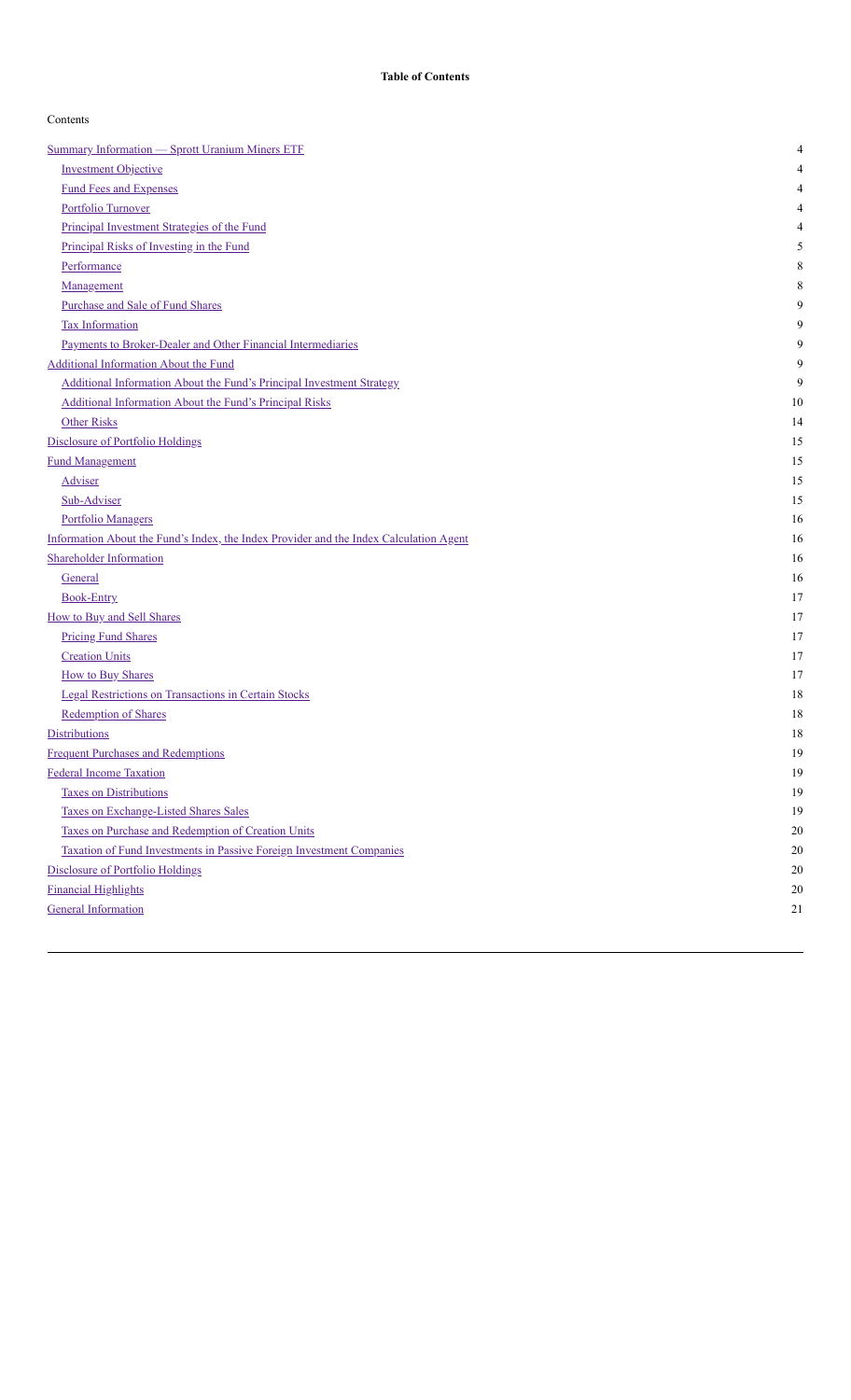# <span id="page-2-0"></span>**Summary Information — Sprott Uranium Miners ETF**

#### <span id="page-2-1"></span>**Investment Objective**

The Sprott Uranium Miners ETF (the "Fund") seeks to provide investment results that, before fees and expenses, correspond generally to the total return performance of the North Shore Global Uranium Mining Index (the "Index").

# <span id="page-2-2"></span>**Fund Fees and Expenses**

The table below describes the fees and expenses that you pay if you buy, hold and sell shares of the Fund. **You may pay other fees, such as brokerage** commissions and other fees to financial intermediaries, which are not reflected in the table and example below.

| <b>Shareholder Fees</b> (fees paid directly from your investment)                                                       |          |  |  |  |
|-------------------------------------------------------------------------------------------------------------------------|----------|--|--|--|
| <b>Annual Fund Operating Expenses</b> (expenses that you pay each year as a percentage of the value of your investment) |          |  |  |  |
| Management Fee                                                                                                          | 0.85%    |  |  |  |
| Distribution and Service (12b-1) Fees                                                                                   | $0.00\%$ |  |  |  |
| Other Expenses                                                                                                          | $0.00\%$ |  |  |  |
| <b>Total Annual Fund Operating Expenses</b>                                                                             | 0.85%    |  |  |  |
|                                                                                                                         |          |  |  |  |

#### **Example**

This Example is intended to help you compare the cost of investing in the Fund with the cost of investing in other funds. The Example assumes that you invest \$10,000 in the Fund for the time periods indicated and then sell all of your shares at the end of those periods. The Example also assumes that your investment has a 5% return each year and that the Fund's operating expenses remain the same. Although your actual costs may be higher or lower, based on these assumptions your cost would be:

|                                                                                                | <b>Year</b> | 3 Years | <b>5 Years</b> | 10 Years |
|------------------------------------------------------------------------------------------------|-------------|---------|----------------|----------|
| Although your actual costs may be higher or lower, based on these assumptions your costs would |             |         |                |          |
| be:                                                                                            | \$87        | \$271   | \$471          | \$1,049  |

# <span id="page-2-3"></span>**Portfolio Turnover**

The Fund pays transaction costs, such as commissions, when it purchases and sells securities (or "turns over" its portfolio). A higher portfolio turnover rate may result in higher transaction costs and higher taxes when Shares are held in a taxable account. These costs may affect the Fund's performance. These costs, which are not reflected in annual fund operating expenses or in the Example, may affect the Fund's performance. For the fiscal year ended August 31, 2021, the portfolio turnover rate for the North Shore Global Uranium Mining ETF (the "Predecessor Fund"), a series of Exchange Traded Concepts Trust, which was reorganized into the Fund, was 26% of the average value of its portfolio.

# <span id="page-2-4"></span>**Principal Investment Strategies of the Fund**

The Fund will, under normal circumstances, invest at least 80% of its total assets in securities of the Index. The Index is designed to track the performance of companies that devote at least 50% of their assets to (i) mining, exploration, development, and production of uranium ("Uranium Mining Companies"); and/or (ii) holding physical uranium, owning uranium royalties, or engaging in other, non-mining activities that support the uranium mining industry, including, but not limited to, infrastructure and labor costs (together with Uranium Mining Companies, "Uranium Companies"). Under normal circumstances, the Fund will invest at least 80% of its net assets, plus the amount of any borrowings for investment purposes, in securities of Uranium Mining Companies.

The universe of eligible index components includes exchange-listed equity securities of companies that have or expect to have a significant portion of their business operations related to uranium. Such companies are identified through the use of a proprietary selection methodology that includes a review of industry publications, sell side research, and fundamental research, as well as meetings with management. Companies in this eligible universe are included in the Index subject to the following restrictions:

- All securities must have a company level minimum market capitalization of \$40 million to become components of the Index and must maintain a minimum market capitalization of \$25 million to remain in the Index.
- An aggregate weight of 82.5% of the Index is assigned to companies that are involved in the mining, exploration, development, and production of uranium. An aggregate weight of 17.5% of the Index is assigned to companies that hold physical uranium, uranium royalties, or other non-mining assets.
- The components within each of these buckets are market cap weighted.
- A single security weight cap of 15% and a single security floor of 0.30% is applied.
- · No more than five issuers will have a weight greater than 4.70% of the Index and the aggregate weight of all the components with a weight greater than 5% is capped at 50%.
- If multiple share classes exist for a company, the following preference order is followed:
	- If the company is already included in the Index, the existing share class is retained.
	- If the company is not already included in the Index and an American Depositary Receipt ("ADR") representing the company's stock is available, such ADR will be given preference over all other share classes.
		- In all other cases, the most liquid share class is considered for inclusion in the portfolio.

In seeking to track the performance of the Index, the Fund may invest in publicly traded closed-ended trusts in the Index, including trusts created to invest and hold substantially all of their assets in physical uranium, such as the Sprott Physical Uranium Trust, which is managed by Sprott Asset Management LP (the "Adviser"), the adviser to the Fund. The Adviser and the Fund have adopted policies and procedures designed to prevent conflicts of interest from influencing decisions related to the Sprott Physical Uranium Trust. See "Investments in Affiliated Funds."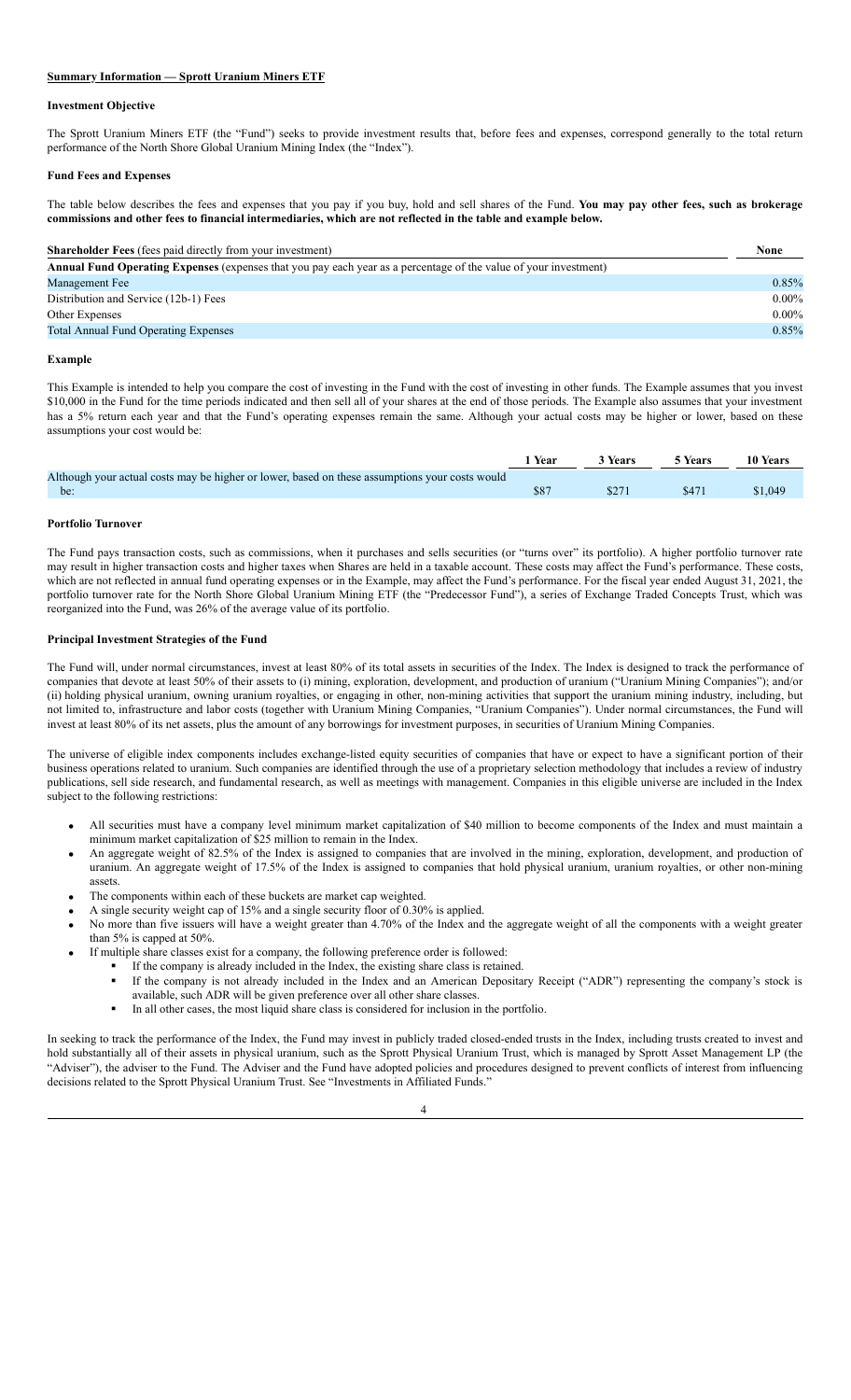The Index consists of securities of both U.S. and foreign issuers, including securities of issuers located in emerging market countries. Emerging market countries are those that are experiencing significant economic growth and possess some, but not all, of the characteristics of a developed country. As of December 1, 2021 approximately 70% of the Index consisted of securities of Australian, Canadian, and Kazakh issuers.

The Index is reconstituted and rebalanced on a semi-annual basis in March and September. Deletions from the Index may be made at any time due to changes in business, mergers, acquisitions, bankruptcies, suspensions, de-listings and spin-offs. The Index is unmanaged and cannot be invested in directly.

The Fund employs a "passive management" investment strategy in seeking to achieve its investment objective. The Adviser and sub-adviser, ALPS Advisors, Inc. (the "Sub-Adviser"), generally will use a replication methodology, meaning they will invest in all of the securities comprising the Index in proportion to the weightings in the Index. However, the Adviser and Sub-Adviser may utilize a sampling methodology under various circumstances, including when it may not be possible or practicable to purchase all of the securities in the Index. The Adviser expects that over time, if the Fund has sufficient assets, the correlation between the Fund's performance, before fees and expenses, and that of the Index will be 95% or better. A figure of 100% would indicate perfect correlation.

The Fund is non-diversified and may invest a greater percentage of its assets in a particular issuer than a diversified fund. The Fund may invest up to 20% of its assets in investments that are not included in the Index, but that the Adviser and Sub-Adviser believe will help the Fund track the performance of the Index.

The Fund will concentrate its investments (i.e., invest more than 25% of its total assets) in a particular industry or group of industries to approximately the same extent that the Index concentrates in an industry or group of industries. As of December 1, 2021, the Index was concentrated in the Oil, Gas and Consumable Fuels Industry. In addition, in replicating the Index, the Fund may from time to time invest a significant portion of its assets in the securities of companies in one or more sectors. As dictated by its methodology, a high percentage of the Index consists of companies in the Energy Sector.

The index provider is North Shore Indices, Inc. (the "Index Provider"), which is not affiliated with the Fund, the Adviser or Sub-Adviser. The Index Provider developed the methodology for determining the securities to be included in the Index and is responsible for the ongoing maintenance of the Index. The Index is calculated by Indxx, LLC, which is not affiliated with the Fund, the Adviser or Sub-Adviser.

The Fund may engage in securities lending.

# <span id="page-3-0"></span>**Principal Risks of Investing in the Fund**

# As with all funds, a shareholder is subject to the risk that his or her investment could lose money. An investment in the Fund is not a bank deposit and is not insured or guaranteed by the FDIC or any government agency. The principal risks affecting shareholders' investments in the Fund are set forth below.

*Uranium Mining Companies Risk*: Uranium Mining Companies may be significantly subject to the effects of competitive pressures in the uranium business and the price of uranium. The price of uranium may be affected by changes in inflation rates, interest rates, monetary policy, economic conditions and political stability. The price of uranium may fluctuate substantially over short periods of time, therefore the Fund's share price may be more volatile than other types of investments. In addition, Uranium Mining Companies may also be significantly affected by import controls, worldwide competition, liability for environmental damage, depletion of resources, mandated expenditures for safety and pollution control devices, political and economic conditions in uranium producing and consuming countries, and uranium production levels and costs of production. The primary demand for uranium is from the nuclear energy industry, which uses uranium as fuel for nuclear power plants. Demand for nuclear energy may face considerable risk as a result of, among other risks, incidents and accidents, breaches of security, ill-intentioned acts or terrorism, air crashes, natural disasters (such as floods or earthquakes), equipment malfunctions or mishandling in storage, handling, transportation, treatment or conditioning of substances and nuclear materials.

*Authorized Participant Concentration Risk*. Only an Authorized Participant (as defined below) may engage in creation or redemption transactions directly with the Fund. The Fund has a limited number of institutions that act as Authorized Participants. To the extent that these institutions exit the business or are unable to proceed with creation and/or redemption orders with respect to the Fund and no other Authorized Participant is able to step forward to create or redeem Creation Units, Fund shares may trade at a discount to net asset value per share ("NAV") and possibly face trading halts and/or delisting.

*Commodity Exposure Risk*: The Fund invests in Uranium Companies, which may be susceptible to fluctuations in the underlying commodities market. Commodity prices may be influenced or characterized by unpredictable factors, including, where applicable, high volatility, changes in supply and demand relationships, weather, agriculture, trade, changes in interest rates and monetary and other governmental policies, action and inaction. Securities of companies held by the Fund that are dependent on a single commodity, or are concentrated on a single commodity sector, may typically exhibit even higher volatility attributable to commodity prices. The Index measures the performance of Uranium Companies and not the performance of the price of uranium itself. The securities of Uranium Companies may under- or over-perform the price of uranium over the short-term or the long-term.

*Common Stock Risk*: Common stock holds the lowest priority in the capital structure of a company, and, therefore, takes the largest share of the company's risk and its accompanying volatility. The value of the common stock held by the Fund may fall due to general market and economic conditions, perceptions regarding the industries in which the issuers of securities held by the Fund participate, or facts relating to specific companies in which the Fund invests.

*Currency Risk*. The Fund may invest its assets in securities denominated in non-U.S. currencies. Changes in currency exchange rates and the relative value of non-U.S. currencies will affect the value of the Fund's investment and the value of the Shares. Because the Fund's NAV is determined in U.S. dollars, the Fund's NAV could decline if the currency of the non-U.S. market in which the Fund invests depreciates against the U.S. dollar, even if the value of the Fund's holdings, measured in the foreign currency, increases. Currency exchange rates can be very volatile and can change quickly and unpredictably. As a result, the value of an investment in the Fund may change quickly and without warning and you may lose money.

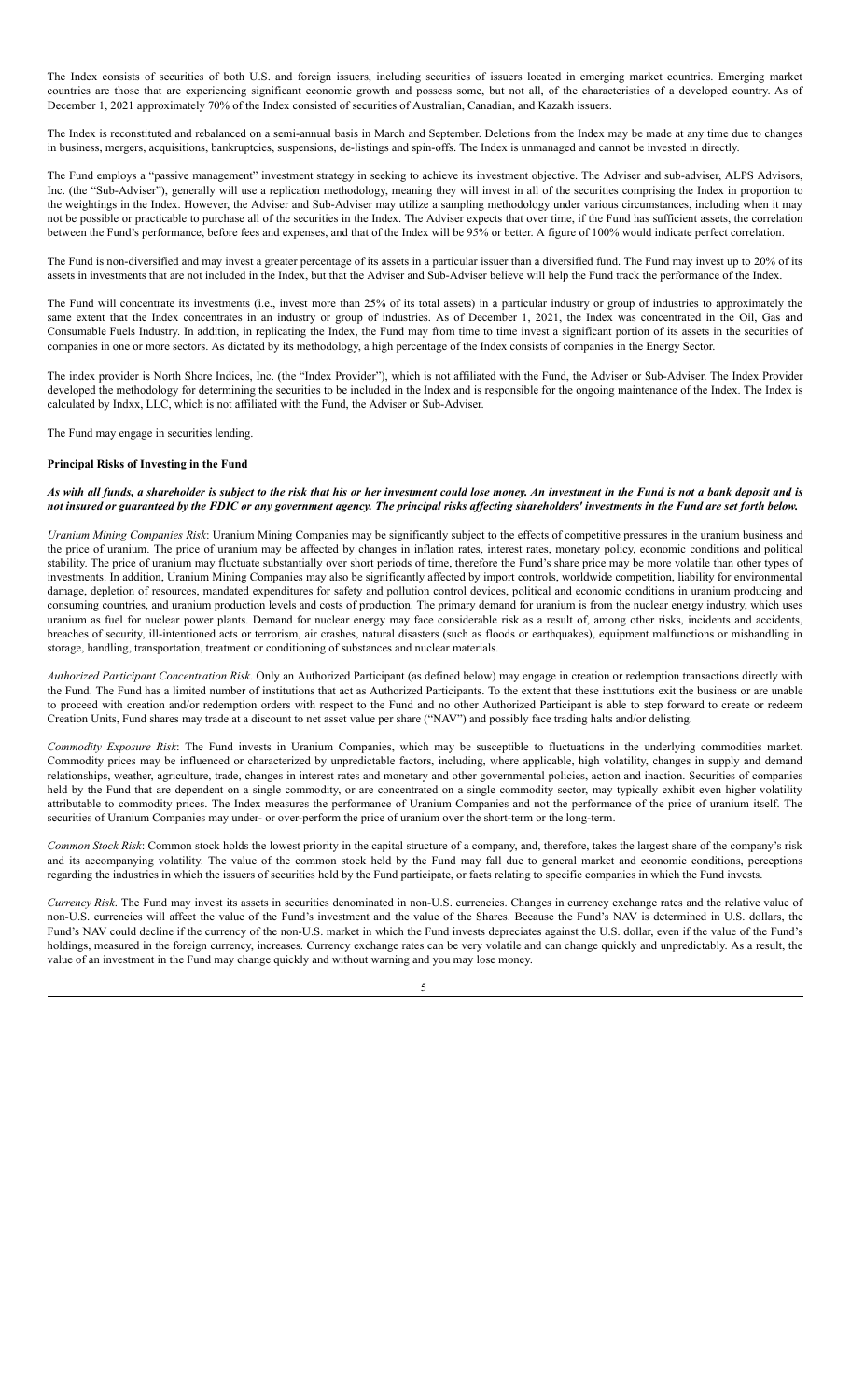*Cybersecurity and Disaster Recovery Risks*. Information and technology systems relied upon by the Fund, the Adviser, the Sub-Adviser, the Fund's other service providers (including, but not limited to, the Fund Accountant, Custodian, Transfer Agent, Administrator, Distributor and index providers), market makers, Authorized Participants, financial intermediaries and/or the issuers of securities in which the Fund invests may be vulnerable to damage or interruption from computer viruses, network failures, computer and telecommunication failures, infiltration by unauthorized persons, security breaches, usage errors, power outages and catastrophic events such as fires, tornadoes, floods, hurricanes and earthquakes. Although the Adviser and the Fund's other service providers have implemented measures to manage risks relating to these types of events, if these systems are compromised, become inoperable for extended periods of time or cease to function properly, significant investment may be required to fix or replace them. The failure of these systems and/or of disaster recovery plans could cause significant interruptions in the operations of the Fund, the Adviser, the Sub-Adviser, the Fund's other service providers, market makers, Authorized Participants, financial intermediaries and/or issuers of securities in which the Fund invests and may result in a failure to maintain the security, confidentiality or privacy of sensitive data, impact the Fund's ability to calculate its NAV or impede trading.

*Depositary Receipt Risk*. The Fund may invest in depositary receipts which involve similar risks to those associated with investments in foreign securities. Investments in depositary receipts may be less liquid than the underlying shares in their primary trading market and, if not included in the Index, may negatively affect the Fund's ability to replicate the performance of the Index.

*Early Close/Trading Halt Risk*: An exchange or market may close or issue trading halts on specific securities, or the ability to buy or sell certain securities or financial instruments may be restricted, which may result in the Fund being unable to buy or sell certain securities or financial instruments. In such circumstances, the Fund may be unable to rebalance its portfolio, may be unable to accurately price its investments and/or may incur substantial trading losses.

*Emerging Markets Securities Risk*: Emerging markets are subject to greater market volatility, lower trading volume, political and economic instability, uncertainty regarding the existence of trading markets and more governmental limitations on foreign investment than more developed markets. In addition, securities in emerging markets may be subject to greater price fluctuations than securities in more developed markets. Differences in regulatory, accounting, auditing, and financial reporting and recordkeeping standards could impede the Adviser's ability to evaluate local companies and impact the Fund's performance. Investments in securities of issuers in emerging markets may also be exposed to risks related to a lack of liquidity, greater potential for market manipulation, issuers' limited reliable access to capital, and foreign investment structures. Additionally, the Fund may have limited rights and remedies available to it to pursue claims against issuers in emerging markets.

*Foreign Securities Risk*: Investments in non-U.S. securities involve certain risks that may not be present with investments in U.S. securities. For example, investments in non-U.S. securities may be subject to risk of loss due to foreign currency fluctuations or to expropriation, nationalization or adverse political or economic developments. Foreign securities may have relatively low market liquidity and decreased publicly available information about issuers. Investments in non-U.S. securities also may be subject to withholding or other taxes and may be subject to additional trading, settlement, custodial, and operational risks. Non-U.S. issuers may also be subject to inconsistent and potentially less stringent accounting, auditing, financial reporting and investor protection standards than U.S. issuers. These and other factors can make investments in the Fund more volatile and potentially less liquid than other types of investments. In addition, where all or a portion of the Fund's portfolio holdings trade in markets that are closed when the Fund's market is open, there may be valuation differences that could lead to differences between the Fund's market price and the value of the Fund's portfolio holdings.

*Geographic Investment Risk*: To the extent the Fund invests a significant portion of its assets in the securities of companies of a single country or region, it is more likely to be impacted by events or conditions affecting that country or region. As of December 1, 2021, approximately 70% of the Index consisted of securities of Australian, Canadian, and Kazakh issuers.

*Investing in Australia Risk.* Investments in securities of Australian issuers involve risks and special considerations not typically associated with investments in the U.S. securities markets. The Australian economy is heavily dependent on exports from the agriculture and mining industries. This makes the Australian economy susceptible to fluctuations in the commodity markets. Australia is also dependent on trading with key trading partners.

*Investing in Canada Risk.* The Canadian economy is susceptible to adverse changes in certain commodities markets, including those related to the agricultural and mining industries. It is also heavily dependent on trading with key partners. Any reduction in this trading may adversely affect the Canadian economy.

*Investing in Kazakhstan Risk.* Kazakhstan's economy is a resource-based economy that is heavily dependent on the export of natural resources. Fluctuations in certain commodity markets or sustained low prices for its exports could have a significant, adverse effect on Kazakhstan's economy. While Kazakhstan has recently pursued economic reform and liberalization of many areas in the economy, there is no guarantee that the government will not become directly involved in aspects of the economy in the future.

Recently, a state of emergency and a nationwide curfew has been imposed and there has been foreign intervention in Kazakhstan in response to social unrest in that country. Until there is a period of stabilization, it is unclear of the extent of the consequences of this unrest and measures take to address the unrest will have on the future growth and economic conditions in Kazakhstan, including uranium mining and prices and the supply and demand of that commodity, as well as whether there will be any other unintended consequences.

*Index Management Risk*. The Fund is not "actively" managed. Therefore, it would not necessarily sell a security because the security's issuer was in financial trouble unless that security is removed from the Index. Additionally, the Fund rebalances its portfolio in accordance with its Index, and, therefore, any changes to the Index's rebalance schedule will result in corresponding changes to the Fund's rebalance schedule.

*Index Tracking Risk*: The Fund's return may not match or achieve a high degree of correlation with the return of the Index for a number of reasons, including operating expenses incurred by the Fund not applicable to the Index, costs in buying and selling securities, asset valuation differences and differences between the Fund's portfolio and the Index resulting from legal restrictions, cash flows or operational inefficiencies. To the extent the Fund utilizes a sampling approach, it may experience tracking error to a greater extent than if the Fund sought to replicate the Index.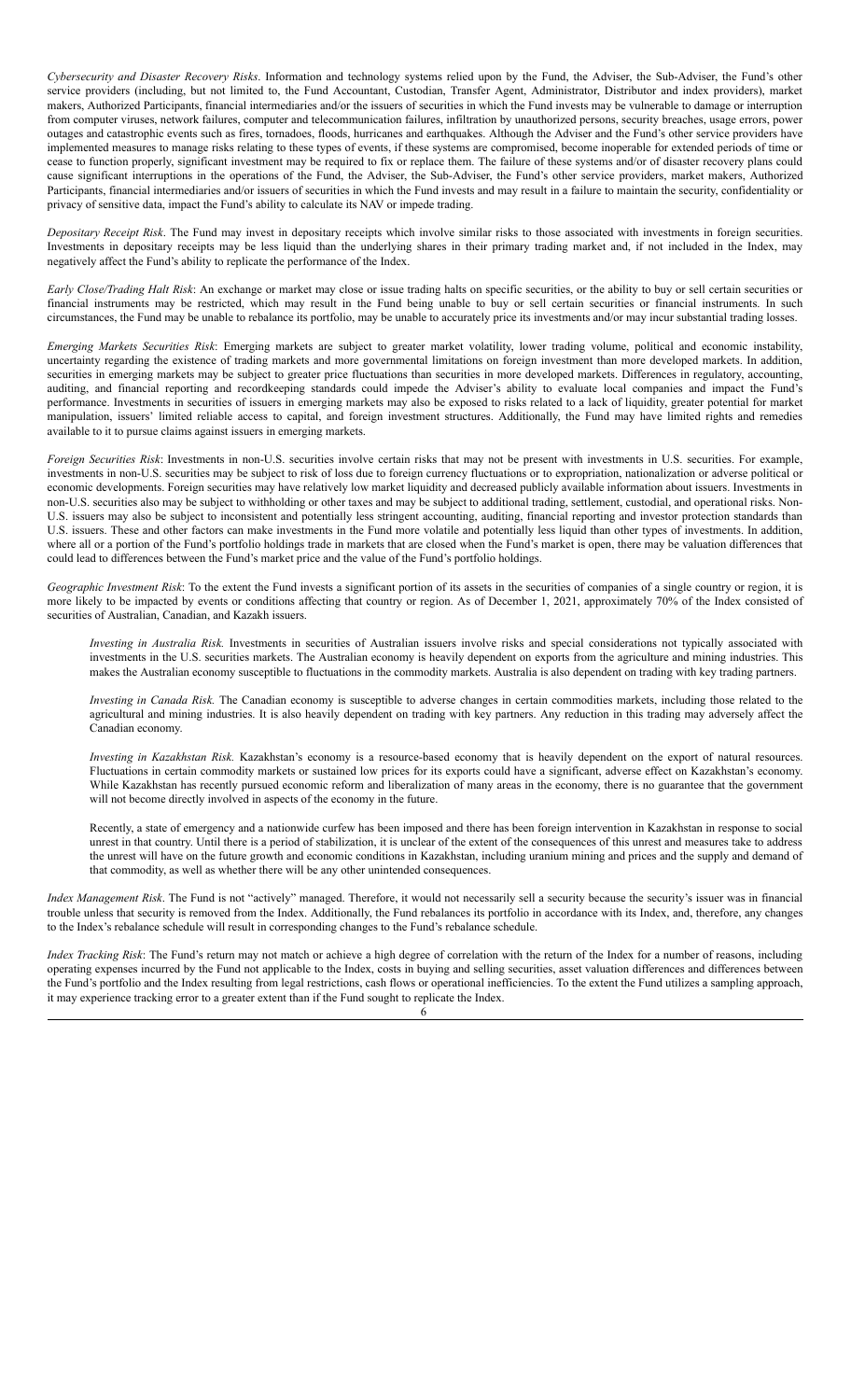*Industry Concentration Risk*: Because the Fund's assets will be concentrated in an industry or group of industries to the extent the Index concentrates in a particular industry or group of industries, the Fund is subject to loss due to adverse occurrences that may affect that industry or group of industries. As of December 1, 2021, the Index was concentrated in the Oil, Gas and Consumable Fuels industry.

*Oil, Gas and Consumable Fuels Industry Risk.* The oil, gas and consumable fuels industry is cyclical and highly dependent on the market price of fuel. The market value of companies in the oil, gas and consumable fuels industry are strongly affected by the levels and volatility of global commodity prices, supply and demand, capital expenditures on exploration and production, energy conservation efforts, the prices of alternative fuels, exchange rates and technological advances. Companies in this sector are subject to substantial government regulation and contractual fixed pricing, which may increase the cost of business and limit these companies' earnings. A significant portion of their revenues depends on a relatively small number of customers, including governmental entities and utilities. As a result, governmental budget restraints may have a material adverse effect on the stock prices of companies in the industry.

*Issuer-Specific Risk*. Fund performance depends on the performance of individual securities to which the Fund has exposure. Issuer-specific events, including changes in the financial condition of an issuer, can have a negative impact on the value of the Fund.

*Large-Capitalization Risk*: Returns on investments in securities of large companies could trail the returns on investments in securities of smaller and mid-sized companies. The securities of large-capitalization companies may also be relatively mature compared to smaller companies and therefore subject to slower growth during times of economic expansion. Large-capitalization companies may also be unable to respond quickly to new competitive challenges, such as changes in technology and consumer tastes.

*Liquidity Risk*. It may be more difficult for the Fund to buy and sell significant amounts of some securities without an unfavorable impact on prevailing market prices. As a result, these securities may be difficult to dispose of at a fair price at the times when the Sub-Adviser believes it is desirable to do so.

*Market Risk and Selection Risk*. Market risk is the risk that one or more markets in which the Fund invests will go down in value, including the possibility that the markets will go down sharply and unpredictably. The value of a security or other asset may decline due to changes in general market conditions, economic trends or events that are not specifically related to the issuer of the security or other asset, or factors that affect a particular issuer or issuers, exchange, country, group of countries, region, market, industry, group of industries, sector or asset class. Local, regional or global events such as war, acts of terrorism, the spread of infectious illness or other public health issue, e.g., COVID-19, recessions, or other events could have a significant impact on the Fund and its investments. Selection risk is the risk that the securities selected by Fund management will underperform the markets, the relevant indices or the securities selected by other funds with similar investment objectives and investment strategies. This means you may lose money.

*Micro-Capitalization Risk*: The micro-capitalization companies in which the Fund may invest may be more vulnerable to adverse business or economic events than larger, more established companies, and may underperform other segments of the market or the equity market as a whole. Securities of microcapitalization companies generally trade in lower volumes, are often more vulnerable to market volatility, and are subject to greater and more unpredictable price changes than larger capitalization stocks or the stock market as a whole.

*Non-Diversified Fund Risk*. The Fund is a non-diversified investment company under the Investment Company Act of 1940 (the "1940 Act"), meaning that, as compared to a diversified fund, it can invest a greater percentage of its assets in securities issued by or representing a small number of issuers. As a result, the performance of these issuers can have a substantial impact on the Fund's performance.

*Operational Risk*: The Fund and its service providers may experience disruptions that arise from human error, processing and communications errors, counterparty or third-party errors, technology or systems failures, any of which may have an adverse impact on the Fund.

*Sector Focus Risk*: The Fund may invest a significant portion of its assets in one or more sectors and thus will be more susceptible to the risks affecting those sectors. While the Fund's sector exposure is expected to vary over time based on the composition of the Index, the Fund anticipates that it may be subject to some or all of the risks described below.

*Energy Sector Risk*: Issuers in energy-related industries can be significantly affected by fluctuations in energy prices and supply and demand of energy fuels. Markets for various energy-related commodities can have significant volatility, and are subject to control or manipulation by large producers or purchasers. Companies in the energy sector may need to make substantial expenditures, and to incur significant amounts of debt, in order to maintain or expand their reserves. Oil and gas exploration and production can be significantly affected by natural disasters, as well as changes in exchange rates, interest rates, government regulation, world events and economic conditions. These companies may be at risk for environmental damage claims.

*Securities Lending*. Although the Fund will receive collateral in connection with all loans of its securities holdings, the Fund would be exposed to a risk of loss should a borrower default on its obligation to return the borrowed securities (e.g., the loaned securities may have appreciated beyond the value of the collateral held by the Fund). In addition, the Fund will bear the risk of loss of any cash collateral that it invests.

*Small- and Mid-Capitalization Company Risk*. The small- and mid-capitalization companies in which the Fund invests may be more vulnerable to adverse business or economic events than larger, more established companies, and may underperform other segments of the market or the equity market as a whole. Securities of small- and mid-capitalization companies generally trade in lower volumes, are often more vulnerable to market volatility, and are subject to greater and more unpredictable price changes than larger capitalization stocks or the stock market as a whole.

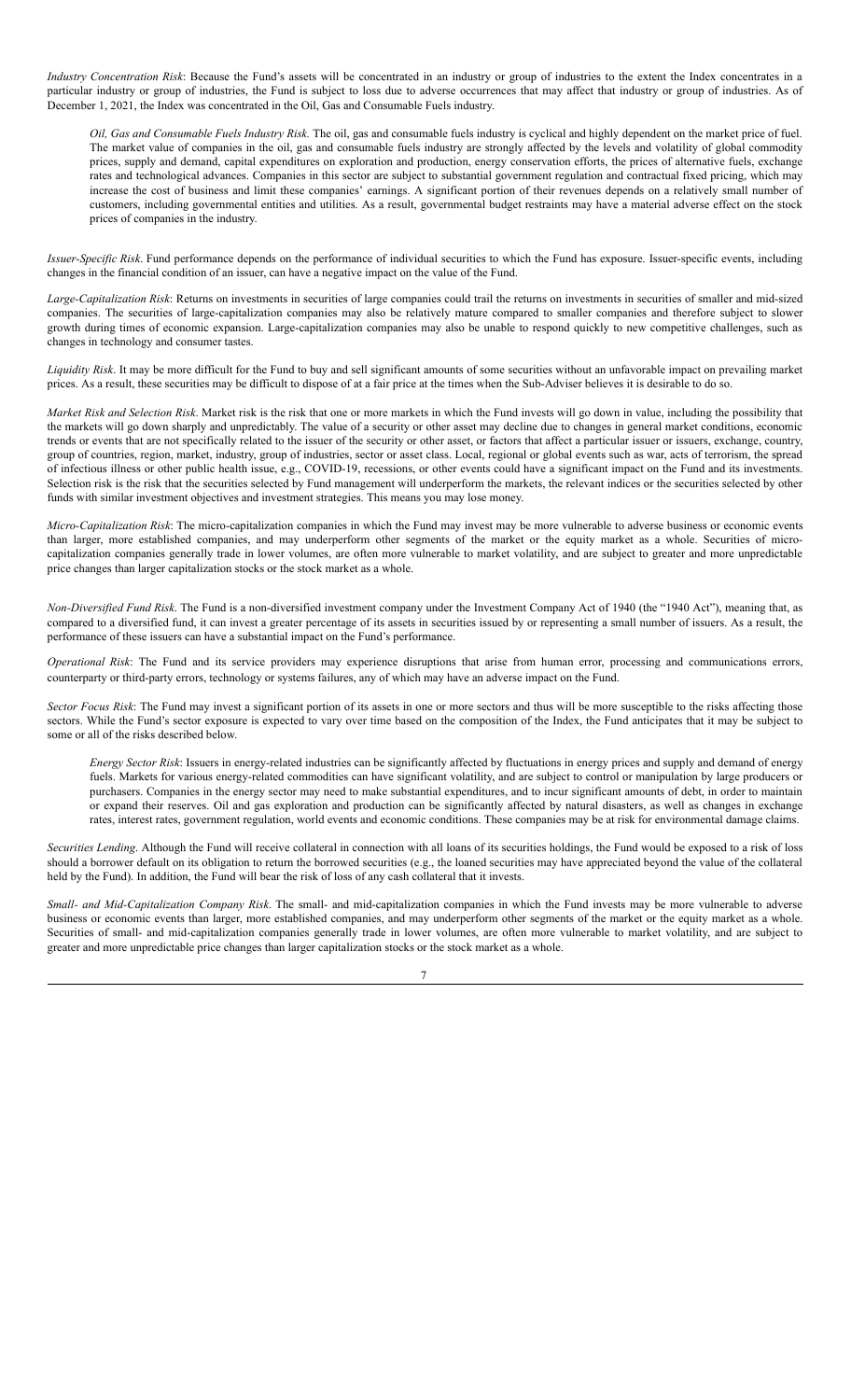*Trading Risk*: Shares of the Fund may trade on NYSE Arca, Inc. (the "Exchange"), above (premium) or below (discount) their NAV. The NAV of shares of the Fund will fluctuate with changes in the market value of the Fund's holdings. The market prices of the Fund's shares will fluctuate continuously throughout trading hours based on market supply and demand and may deviate significantly from the value of the Fund's holdings, particularly in times of market stress, with the result that investors may pay more or receive less than the underlying value of the Fund shares bought or sold. When buying or selling shares in the secondary market, you may incur costs attributable to the difference between the highest price a buyer is willing to pay to purchase shares of the Fund (bid) and the lowest price a seller is willing to accept for shares of the Fund (ask), which is known as the bid-ask spread. In addition, although the Fund's shares are currently listed on the Exchange, there can be no assurance that an active trading market for shares will develop or be maintained. Trading in Fund shares may be halted due to market conditions or for reasons that, in the view of the Exchange, make trading in shares of the Fund inadvisable. In stressed market conditions, the market for the Fund's shares may become less liquid in response to deteriorating liquidity in the markets for the Fund's underlying portfolio holdings.

# <span id="page-6-0"></span>**Performance**

The following performance information indicates some of the risks of investing in the Fund. The Fund is newly organized, so the performance information presented is that of the Predecessor Fund. The bar chart shows the Predecessor Fund's performance for calendar years ended December 31. The table illustrates how the Predecessor Fund's average annual returns for the 1-year and since inception periods compare with those of a broad measure of market performance and the Index. The Predecessor Fund's past performance, before and after taxes, does not necessarily indicate how it will perform in the future. Updated performance information and daily NAV per share information is available at no cost by visiting www.sprottetfs.com or by calling (888) 622-1813.

#### **Calendar Year Returns**



During the period of time shown in the bar chart, the Predecessor Fund's highest quarterly return was 51.25% for the quarter ended December 31, 2020, and the lowest quarterly return was -23.99% for the quarter ended March 31, 2020.

# **Average Annual Total Returns**

(for the periods ended December 31, 2021)

|                                                                                                | One<br>Year | Since Inception <sup>®</sup> |
|------------------------------------------------------------------------------------------------|-------------|------------------------------|
| Return Before Taxes                                                                            | 81.28%      | 74.00%                       |
| Return after Taxes on Distributions                                                            | 76.91%      | 71.11%                       |
| Return after Taxes on Distributions and Sale of Fund Shares                                    | 48.32%      | 58.35%                       |
| North Shore Global Uranium Mining Index<br>(reflects no deduction for fees, expenses or taxes) | 82.15%      | 74.32%                       |
| S&P Index 500 (Gross) (USD) (reflects no deduction for fees, expenses, or taxes)               | 28.71%      | 25.13%                       |

\*The Predecessor Fund commenced operations on December 3, 2019.

After-tax returns are calculated using the historical highest individual federal marginal income tax rates during the period covered by the table above and do not reflect the impact of state and local taxes. Actual after-tax returns depend on an investor's tax situation and may differ from those shown. After-tax returns shown are not relevant to investors who hold their shares through tax-deferred arrangements such as an individual retirement account ("IRA") or other taxadvantaged accounts.

#### <span id="page-6-1"></span>**Management**

*Adviser*

Sprott Asset Management LP is the investment adviser to the Fund.

*Sub-Adviser*

ALPS Advisors, Inc. is the sub-adviser to the Fund.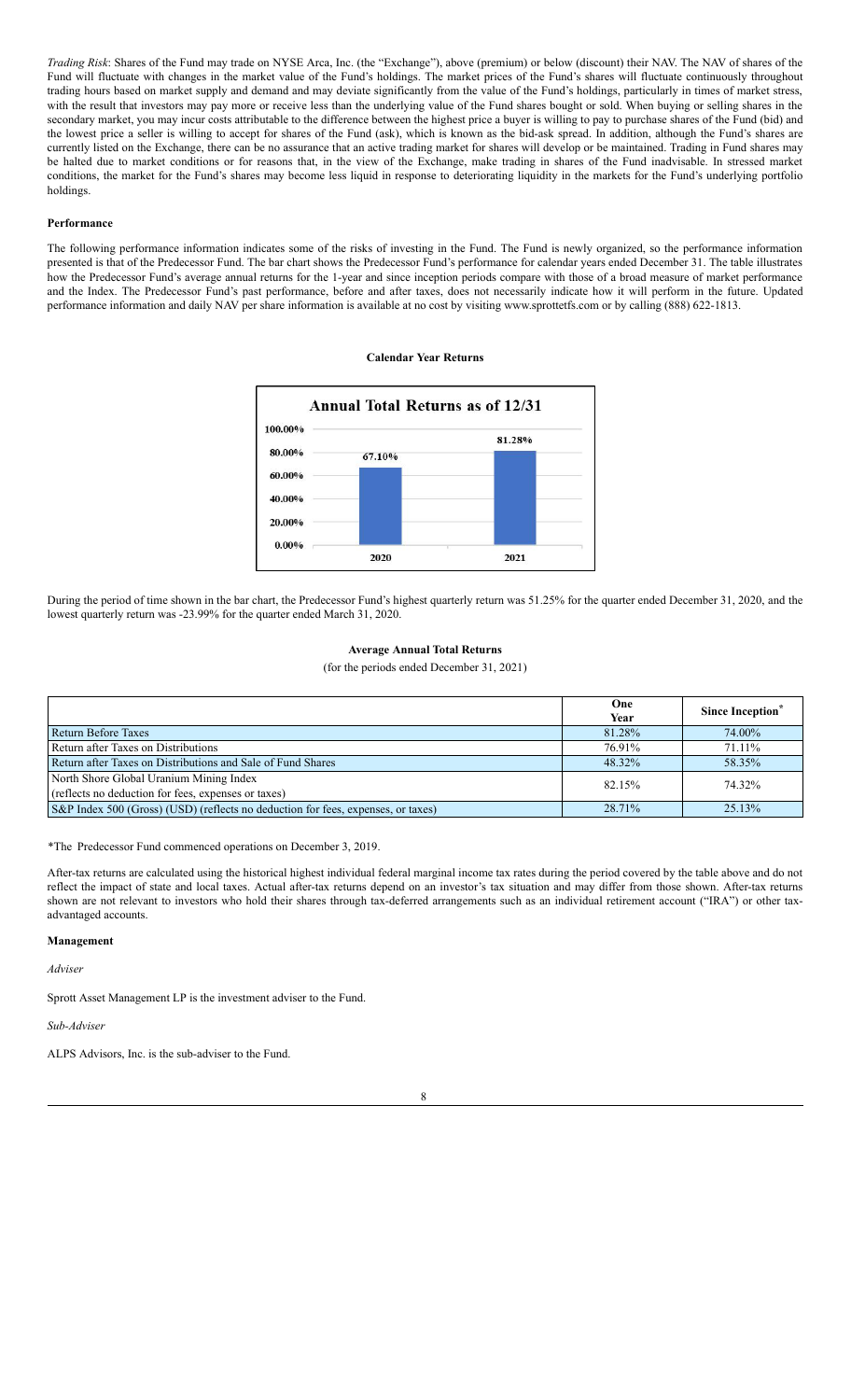# *Portfolio Managers*

Ryan Mischker, Vice President, Portfolio Management & Research, and Andrew Hicks, Vice President of Index Management of ALPS Advisors, Inc., are responsible for the day-to-day management of the Fund. Mr. Mischker and Mr. Hicks have each served in such capacity since March 2022.

#### <span id="page-7-0"></span>**Purchase and Sale of Fund Shares**

The Fund issues and redeems shares at NAV only in a large, specified number of shares each called a "Creation Unit," or multiples thereof, and only with "authorized participants" that have entered into contractual arrangements with ALPS Distributors, Inc., the Fund's distributor ("Distributor"). Creation Unit transactions are typically conducted in exchange for the deposit or delivery of in-kind securities in the Fund's portfolio and/or cash.

Individual shares of the Fund may only be purchased and sold on the Exchange through brokers. Shares of the Fund are listed on the Exchange and because shares will trade at market prices rather than NAV, shares of the Fund may trade at a price greater than or less than NAV. An investor may incur costs attributable to the difference between the highest price a buyer is willing to pay to purchase shares of the Fund (bid) and the lowest price a seller is willing to accept for shares of the Fund (ask) when buying or selling shares in the secondary market (the "bid-ask spread").

Information regarding the Fund's NAV, market price, premiums and discounts, and bid-ask spreads can be viewed on the Fund's website at www.sprottetfs.com.

#### <span id="page-7-1"></span>**Tax Information**

Fund distributions are generally taxable as ordinary income, qualified dividend income, or capital gains (or a combination), unless your investment is in an individual retirement account ("IRA") or other tax-advantaged account. Distributions on investments made through tax-deferred arrangements may be taxed later upon withdrawal of assets from those accounts.

#### <span id="page-7-2"></span>**Payments to Broker-Dealer and Other Financial Intermediaries**

If you purchase shares through a broker-dealer or other financial intermediary, the Adviser or other related companies may pay the intermediary for the sale of shares or related services. These payments may create a conflict of interest by influencing the broker-dealer or other intermediary and your salesperson to recommend the Fund over another investment. Ask your salesperson or visit your financial intermediary's website for more information.

#### <span id="page-7-3"></span>**Additional Information About the Fund**

# <span id="page-7-4"></span>**Additional Information About the Fund's Principal Investment Strategy**

The Fund will, under normal circumstances, invest at least 80% of its total assets in securities of the Index. The Index is designed to track the performance of companies that devote at least 50% of their assets to (i) mining, exploration, development, and production of uranium ("Uranium Mining Companies"); and/or (ii) holding physical uranium, owning uranium royalties, or engaging in other, non-mining activities that support the uranium mining industry, including, but not limited to, infrastructure and labor costs (together with Uranium Mining Companies, "Uranium Companies"). Under normal circumstances, the Fund will invest at least 80% of its net assets, plus the amount of any borrowings for investment purposes, in securities of Uranium Mining Companies.

The universe of eligible index components includes exchange-listed equity securities of companies that have or expect to have a significant portion of their business operations related to uranium. Such companies are identified through the use of a proprietary selection methodology that includes a review of industry publications, sell side research, and fundamental research, as well as meetings with management. Companies in this eligible universe are included in the Index subject to the following restrictions:

- All securities must have a company level minimum market capitalization of \$40 million to become components of the Index and must maintain a minimum market capitalization of \$25 million to remain in the Index.
- An aggregate weight of 82.5% of the Index is assigned to companies that are involved in the mining, exploration, development, and production of uranium. An aggregate weight of 17.5% of the Index is assigned to companies that hold physical uranium, uranium royalties, or other non-mining assets.
- The components within each of these buckets are market cap weighted.
	- A single security weight cap of 15% and a single security floor of 0.30% is applied.
- · No more than five issuers will have a weight greater than 4.70% of the Index and the aggregate weight of all the components with a weight greater than 5% is capped at 50%.
- If multiple share classes exist for a company, the following preference order is followed:
	- If the company is already included in the Index, the existing share class is retained.
		- § If the company is not already included in the Index and an American Depositary Receipt ("ADR") representing the company's stock is available, such ADR will be given preference over all other share classes.
		- § In all other cases, the most liquid share class is considered for inclusion in the portfolio.

In seeking to track the performance of the Index, the Fund may invest in publicly traded closed-ended trusts in the Index, including trusts created to invest and hold substantially all of their assets in physical uranium, such as the Sprott Physical Uranium Trust, which is managed by the Adviser. The Adviser and the Fund have adopted policies and procedures designed to prevent conflicts of interest from influencing decisions related to the Sprott Physical Uranium Trust. See "Investments in Affiliated Funds."

The Index consists of securities of both U.S. and foreign issuers, including securities of issuers located in emerging market countries. Emerging market countries are those that are experiencing significant economic growth and possess some, but not all, of the characteristics of a developed country. As of December 1, 2021, approximately 70% of the Index consisted of securities of Australian, Canadian, and Kazakh issuers.

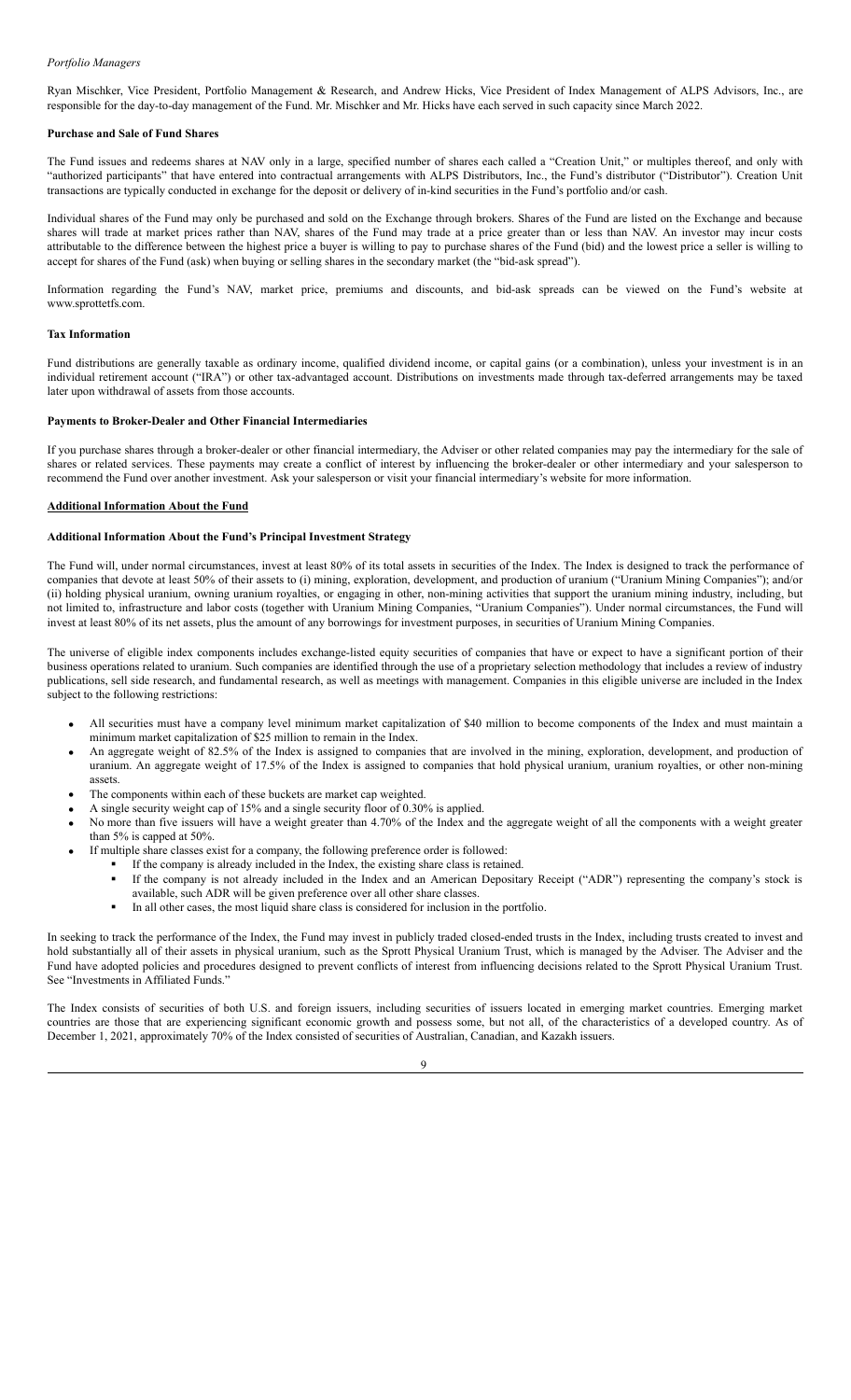The Index is reconstituted and rebalanced on a semi-annual basis in March and September. Deletions from the Index may be made at any time due to changes in business, mergers, acquisitions, bankruptcies, suspensions, de-listings and spin-offs. The Index is unmanaged and cannot be invested in directly.

The Fund employs a "passive management" investment strategy in seeking to achieve its investment objective. The Adviser and Sub-Adviser, generally will use a replication methodology, meaning they will invest in all of the securities comprising the Index in proportion to the weightings in the Index. However, the Adviser and Sub-Adviser may utilize a sampling methodology under various circumstances, including when it may not be possible or practicable to purchase all of the securities in the Index. The Adviser expects that over time, if the Fund has sufficient assets, the correlation between the Fund's performance, before fees and expenses, and that of the Index will be 95% or better. A figure of 100% would indicate perfect correlation.

The Fund is non-diversified and may invest a greater percentage of its assets in a particular issuer than a diversified fund. The Fund may invest up to 20% of its assets in investments that are not included in the Index, but that the Adviser and Sub-Adviser believe will help the Fund track the performance of the Index.

The Fund will concentrate its investments (i.e., invest more than 25% of its total assets) in a particular industry or group of industries to approximately the same extent that the Index concentrates in an industry or group of industries. As of December 1, 2021, the Index was concentrated in the Oil, Gas and Consumable Fuels Industry. In addition, in replicating the Index, the Fund may from time to time invest a significant portion of its assets in the securities of companies in one or more sectors. As dictated by its methodology, a high percentage of the Index consists of companies in the Energy Sector.

The index provider is North Shore Indices, Inc., which is not affiliated with the Fund, the Adviser or Sub-Adviser. The Index Provider developed the methodology for determining the securities to be included in the Index and is responsible for the ongoing maintenance of the Index. The Index is calculated by Indxx, LLC, which is not affiliated with the Fund, the Adviser or Sub-Adviser.

The Fund may engage in securities lending.

# <span id="page-8-0"></span>**Additional Information About the Fund's Principal Risks**

The following section provides additional information regarding the principal risks of the Fund.

*Uranium Mining Companies Risk*: Uranium Mining Companies may be significantly subject to the effects of competitive pressures in the uranium business and the price of uranium. The price of uranium may be affected by changes in inflation rates, interest rates, monetary policy, economic conditions and political stability. The price of uranium may fluctuate substantially over short periods of time, and the Fund's share price may be more volatile than other types of investments. In addition, Uranium Mining Companies may be significantly affected by import controls, worldwide competition, liability for environmental damage, depletion of resources, mandated expenditures for safety and pollution control devices, political and economic conditions in uranium producing and consuming countries, and uranium production levels and costs of production.

The primary demand for uranium is from the nuclear energy industry, which uses uranium as fuel for nuclear power plants. A decrease in the demand for nuclear power would have an adverse effect on the performance of the Fund. Demand for nuclear energy may face considerable risk as a result of, among other risks, incidents and accidents, breaches of security, ill-intentioned acts or terrorism, air crashes, natural disasters (such as floods or earthquakes), equipment malfunctions or mishandling in storage, handling, transportation, treatment or conditioning of substances and nuclear materials. Such events could have serious consequences, especially in case of radioactive contamination and irradiation of the environment, for the general population, as well as a material, negative impact on the Fund's portfolio companies and thus the Fund's financial situation.

In addition, the nuclear energy industry is subject to competitive risk associated with the prices of other energy sources. Consumers of nuclear energy may have the ability to switch between the nuclear energy and other energy sources, thereby reducing demand for uranium. The prices of crude oil, natural gas and electricity produced from traditional hydro power and possibly other undiscovered energy sources could potentially have a negative impact on the demand for uranium.

Nuclear activity is also subject to particularly detailed and restrictive regulations, with a scheme for the monitoring and periodic re-examination of operating authorization, which primarily takes into account nuclear safety, environmental and public health protection, and also national safety considerations. These regulations may be subject to significant tightening by national and international authorities. This could result in increased operating costs that could make nuclear power less competitive and thereby reduce demand for uranium.

*Authorized Participant Concentration Risk*. Only an Authorized Participant (as defined in the Creations and Redemptions section of the Fund's prospectus) may engage in creation or redemption transactions directly with the Fund. The Fund has a limited number of institutions that act as Authorized Participants. To the extent that these institutions exit the business or are unable to proceed with creation and/or redemption orders with respect to the Fund and no other Authorized Participant is able to step forward to create or redeem Creation Units, Fund shares may trade at a discount to NAV and possibly face trading halts and/or delisting.

*Commodity Exposure Risk*. The Fund invests in Uranium Companies, which may be susceptible to fluctuations in the underlying commodities market. Any negative changes in such commodities market could have a great impact on the Fund. Commodity prices may be influenced or characterized by unpredictable factors, including, where applicable, high volatility, changes in supply and demand relationships, weather, agriculture, trade, changes in interest rates and monetary and other governmental policies, action and inaction. Securities of companies held by the Fund that are dependent on a single commodity, or are concentrated on a single commodity sector, may typically exhibit even higher volatility attributable to commodity prices.

*Common Stock Risk*: Common stock holds the lowest priority in the capital structure of a company, and, therefore, takes the largest share of the company's risk and its accompanying volatility. Holders of common stocks incur more risk than holders of preferred stocks and debt obligations because common stockholders, as owners of the issuer, generally have inferior rights to receive payments from the issuer in comparison with the rights of creditors or holders of debt obligations or preferred stocks. Further, unlike debt securities, which typically have a stated principal amount payable at maturity (whose value, however, is subject to market fluctuations prior thereto), or preferred stocks, which typically have a liquidation preference and which may have stated optional or mandatory redemption provisions, common stocks have neither a fixed principal amount nor a maturity. An adverse event, such as an unfavorable earnings report, may depress the value of a particular common stock. Also, prices of common stocks are susceptible to general stock market fluctuations and economic conditions, and to volatile increases and decreases in value as market confidence and perceptions change. These investor perceptions are based on various and unpredictable factors, including expectations regarding government, economic, monetary and fiscal policies; inflation and interest rates; economic expansion or contraction; and global or regional political, economic or banking crises.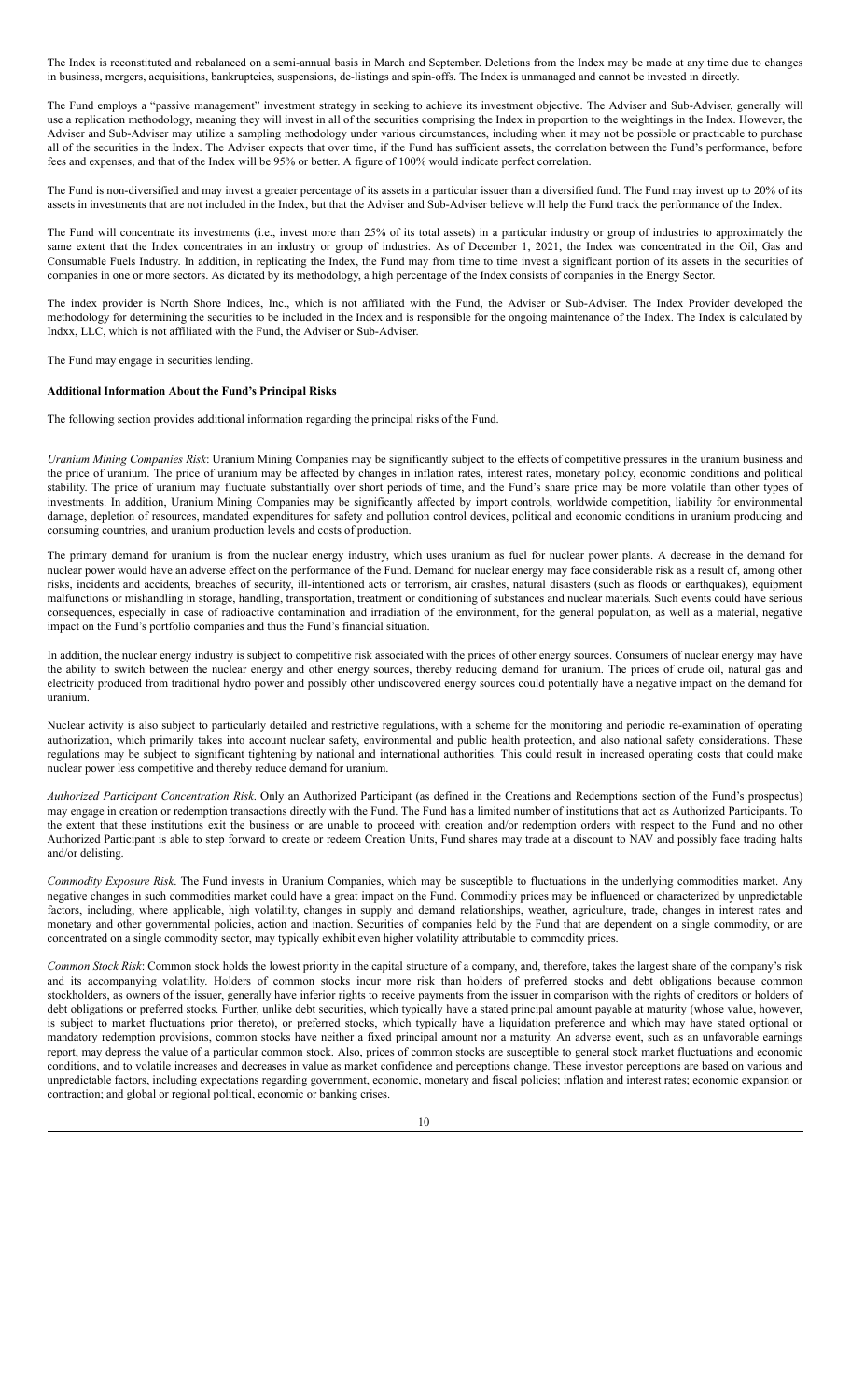*Currency Exchange Risk*. Changes in currency exchange rates and the relative value of non- U.S. currencies will affect the value of the Fund's investments and the value of your shares. Because the Fund's NAV is determined on the basis of U.S. dollars, the U.S. dollar value of your investment in the Fund may go down if the value of the local currency of the non-U.S. markets in which the Fund invests depreciates against the U.S. dollar. This is true even if the local currency value of securities in the Fund's holdings goes up. Conversely, the dollar value of your investment in the Fund may go up if the value of the local currency appreciates against the U.S. dollar. The value of the U.S. dollar measured against other currencies is influenced by a variety of factors. These factors include: national debt levels and trade deficits, changes in balances of payments and trade, domestic and foreign interest and inflation rates, global or regional political, economic or financial events, monetary policies of governments, actual or potential government intervention, and global energy prices. Political instability, the possibility of government intervention and restrictive or opaque business and investment policies may also reduce the value of a country's currency. Government monetary policies and the buying or selling of currency by a country's government may also influence exchange rates. Currency exchange rates can be very volatile and can change quickly and unpredictably. As a result, the value of an investment in the Fund may change quickly and without warning, and you may lose money.

*Cybersecurity and Disaster Recovery Risks*. Information and technology systems relied upon by the Fund, the Adviser, the Sub-Adviser, the Fund's other service providers (including, but not limited to, the Fund Accountant, Custodian, Transfer Agent, Administrator, Distributor and index providers), market makers, Authorized Participants, financial intermediaries and/or the issuers of securities in which the Fund invests may be vulnerable to damage or interruption from computer viruses, network failures, computer and telecommunication failures, infiltration by unauthorized persons, security breaches, usage errors, power outages and catastrophic events such as fires, tornadoes, floods, hurricanes and earthquakes. Although the Adviser and the Fund's other service providers have implemented measures to manage risks relating to these types of events, if these systems are compromised, become inoperable for extended periods of time or cease to function properly, significant investment may be required to fix or replace them. The failure of these systems and/or of disaster recovery plans could cause significant interruptions in the operations of the Fund, the Adviser, the Sub-Adviser, the Fund's other service providers, market makers, Authorized Participants, financial intermediaries and/or issuers of securities in which the Fund invests and may result in a failure to maintain the security, confidentiality or privacy of sensitive data, impact the Fund's ability to calculate its NAV or impede trading.

*Depositary Receipt Risk*. ADRs are dollar-denominated depositary receipts typically issued by an American bank or trust company that evidence an ownership interest in a security or pool of securities issued by a foreign corporation. ADRs are listed and traded in the United States and designed for use in the U.S. securities markets. ADRs are subject to the risks associated with investing directly in foreign securities, which are described below. In addition, investments in ADRs may be less liquid than the underlying shares in their primary trading market and may be more volatile.

*Early Close/Trading Halt Risk*: An exchange or market may close early or issue trading halts on specific securities or financial instruments. The ability to trade certain securities or financial instruments may be restricted, which may disrupt the Fund's creation and redemption process, potentially affect the price at which the Fund's shares trade in the secondary market, and/or result in the Fund being unable to trade certain securities or financial instruments. In these circumstances, the Fund may be unable to rebalance its portfolio, may be unable to accurately price its investments, and/or may incur substantial trading losses.

*Emerging Markets Securities Risk*: Emerging markets are subject to greater market volatility, lower trading volume, political and economic instability, uncertainty regarding the existence of trading markets and more governmental limitations on foreign investment than more developed markets. In addition, securities in emerging markets may be subject to greater price fluctuations than securities in more developed markets. Investments in debt securities of foreign governments present special risks, including the fact that issuers may be unable or unwilling to repay principal and/or interest when due in accordance with the terms of such debt, or may be unable to make such repayments when due in the currency required under the terms of the debt. Political, economic and social events also may have a greater impact on the price of debt securities issued by foreign governments than on the price of U.S. securities. In addition, brokerage and other transaction costs on foreign securities exchanges are often higher than in the United States and there is generally less government supervision and regulation of exchanges, brokers and issuers in foreign countries. Differences in regulatory, accounting, auditing, and financial reporting and recordkeeping standards could impede the Adviser's ability to evaluate local companies and impact the Fund's performance. Investments in securities of issuers in emerging markets may also be exposed to risks related to a lack of liquidity, greater potential for market manipulation, issuers' limited reliable access to capital, and foreign investment structures. Additionally, the Fund may have limited rights and remedies available to it to pursue claims against issuers in emerging markets.

Specifically with respect to index funds, the conditions in emerging markets may lead to potential errors in index data, index computation, and/or index construction if information on non-U.S. companies is unreliable or outdated, or if less information about the non-U.S. companies is publicly available due to differences in regulatory, accounting, auditing and financial recordkeeping standards. This, in turn, may limit a fund adviser's ability to oversee the index provider's due diligence process over index data prior to its use in index computation, construction, and/or rebalancing. All of these factors may adversely impact fund performance. In addition, the rights and remedies associated with investments in a fund that tracks an index comprised of foreign securities may be different than a fund that tracks an index of domestic securities.

*Foreign Securities Risk*: Investments in non-U.S. securities involve certain risks that may not be present with investments in U.S. securities. For example, investments in non-U.S. securities may be subject to risk of loss due to foreign currency fluctuations or to political or economic instability. There may be less information publicly available about a non-U.S. issuer than a U.S. issuer. Non-U.S. issuers may be subject to inconsistent and potentially less stringent accounting, auditing, financial reporting and investor protection standards than U.S. issuers. Investments in non-U.S. securities may be subject to withholding or other taxes and may be subject to additional trading, settlement, custodial, and operational risks. With respect to certain countries, there is the possibility of government intervention and expropriation or nationalization of assets. Because legal systems differ, there is also the possibility that it will be difficult to obtain or enforce legal judgments in certain countries. Because foreign exchanges may be open on days when the Fund does not price its shares, the value of the securities held by the Fund may change on days when shareholders will not be able to purchase or sell the Fund's shares. Conversely, shares may trade on days when foreign exchanges are closed. Each of these factors can make investments in the Fund more volatile and potentially less liquid than other types of investments.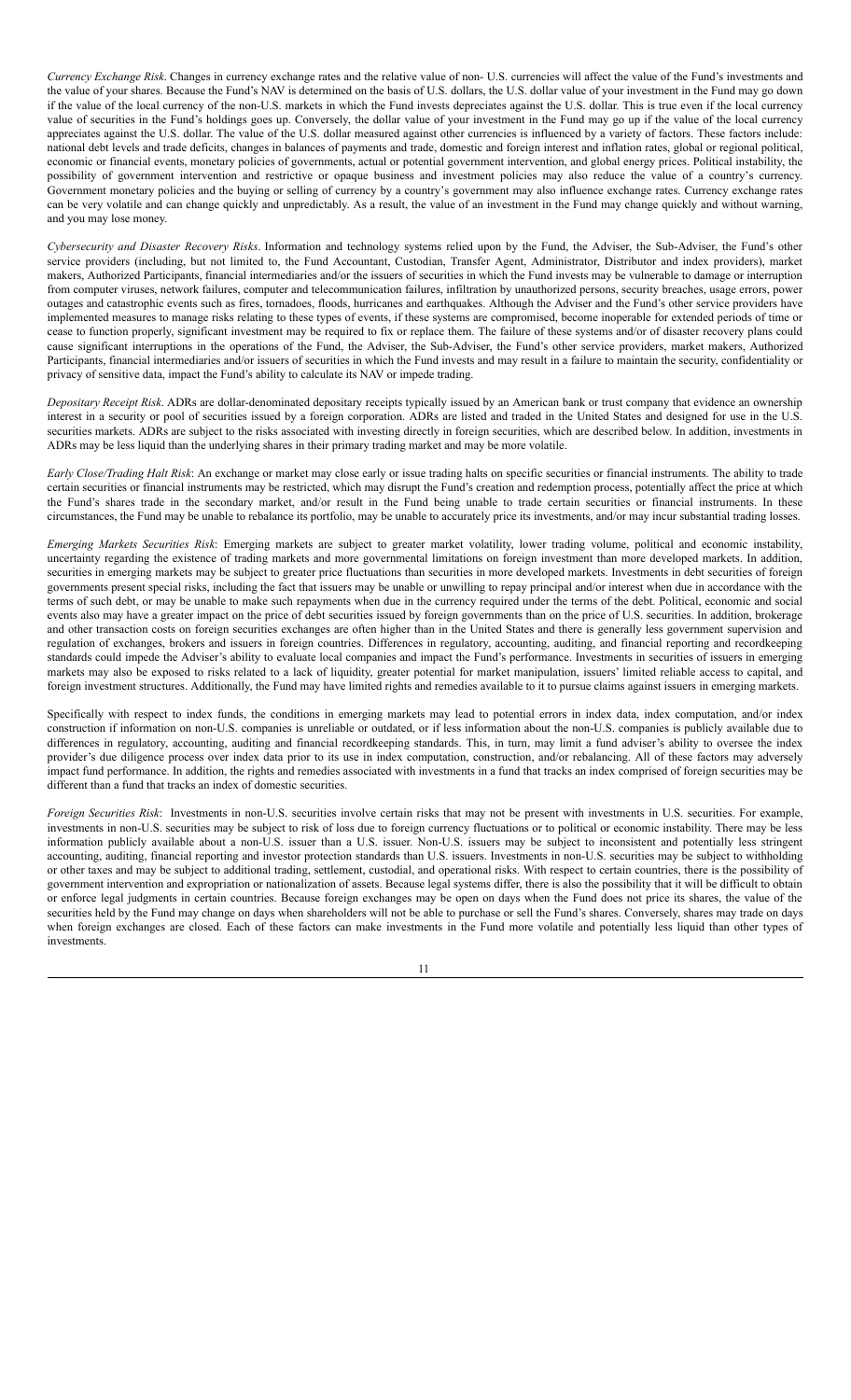*Geographic Investment Risk*: To the extent the Fund invests a significant portion of its assets in the securities of companies of a single country or region, it is more likely to be impacted by events or conditions affecting that country or region. For example, political and economic conditions and changes in regulatory, tax, or economic policy in a country could significantly affect the market in that country and in surrounding or related countries and have a negative impact on the Fund's performance. Currency developments or restrictions, political and social instability, and changing economic conditions have resulted in significant market volatility. As of December 1, 2021, approximately 70% of the Index consisted of securities of Australian, Canadian, and Kazakh issuers.

*Investing in Australia Risk.* Investments in securities of Australian issuers involve risks and special considerations not typically associated with investments in the U.S. securities markets. Investments in Australian issuers may subject each Fund to regulatory, political, currency, security, and economic risk specific to Australia. The Australian economy is heavily dependent on exports from the agricultural and mining sectors. As a result, the Australian economy is susceptible to fluctuations in the commodity markets. The Australian economy is also becoming increasingly dependent on its growing services industry. The Australian economy is dependent on trading with key trading partners, including the United States, China, Japan, Singapore and certain European countries. Reduction in spending on Australian products and services, or changes in any of the economies, may cause an adverse impact on the Australian economy.

*Investing in Canada Risk.* Canada is a significant exporter of natural resources, such as oil, natural gas and agricultural products. As a result, the Canadian economy is susceptible to adverse changes in certain commodities markets. It is also heavily dependent on trading with key partners, including the United States, Mexico, and China. Any reduction in trading with these key partners may adversely affect the Canadian economy. Canada's dependency on the economy of the United States, in particular, makes Canada's economy vulnerable to political and regulatory changes affecting the United States economy.

*Investing in Kazakhstan Risk.* Kazakhstan's economy is a resource-based economy that is heavily dependent on the export of natural resources. Fluctuations in certain commodity markets or sustained low prices for its exports could have a significant, adverse effect on Kazakhstan's economy. Kazakhstan is a presidential republic but maintains several authoritarian characteristics including involvement in the economy. While Kazakhstan has recently pursued economic reform and liberalization of many areas in the economy, there is no guarantee that the government will not become directly involved in aspects of the economy in the future. Due to the recent rise in many commodities prices, one major concern for Kazakhstan is managing inflationary pressures from strong foreign currency inflows. Significant increases in inflation would have a negative impact on companies in Kazakhstan and would have an adverse impact on the Fund.

Recently, a state of emergency and a nationwide curfew has been imposed and there has been foreign intervention in Kazakhstan in response to social unrest in that country. Until there is a period of stabilization, it is unclear of the extent of the consequences of this unrest and measures take to address the unrest will have on the future growth and economic conditions in Kazakhstan, including uranium mining and prices and the supply and demand of that commodity, as well as whether there will be any other unintended consequences.

*Index Management Risk*. The Fund is not "actively" managed. Therefore, it would not necessarily sell a security because the security's issuer was in financial trouble unless that security is removed from the Index. Additionally, the Fund rebalances its portfolio in accordance with its Index, and, therefore, any changes to the Index's rebalance schedule will result in corresponding changes to the Fund's rebalance schedule.

*Index Tracking Risk*: The Fund's return may not match or achieve a high degree of correlation with the return of the Index for a number of reasons, including operating expenses incurred by the Fund not applicable to the Index, costs in buying and selling securities, asset valuation differences and differences between the Fund's portfolio and the Index resulting from legal restrictions, cash flows or operational inefficiencies. To the extent the Fund utilizes a sampling approach, it may experience tracking error to a greater extent than if the Fund sought to replicate the Index.

*Industry Concentration Risk*: Because the Fund's assets will be concentrated in an industry or group of industries to the extent the Index concentrates in a particular industry or group of industries, the Fund is subject to loss due to adverse occurrences that may affect that industry or group of industries. To the extent the Fund concentrates in the securities of issuers in a particular industry, the Fund may face more risks than if it were diversified more broadly over numerous industries. Such industry-based risks, any of which may adversely affect the Fund, may include, but are not limited to, the following: general economic conditions or cyclical market patterns that could negatively affect supply and demand in a particular industry; competition for resources, adverse labor relations, political or world events; obsolescence of technologies; and increased competition or new product introductions that may affect the profitability or viability of companies in an industry. In addition, at times, an industry or sector may be out of favor and underperform other industries or the market as a whole. As of December 1, 2021, the Index was concentrated in the Oil, Gas & Consumable Fuels industry*.*

*Oil, Gas and Consumable Fuels Industry Risk*: The oil, gas and consumable fuels industry is cyclical and highly dependent on the market price of fuel. The market value of companies in the oil, gas and consumable fuels industry are strongly affected by the levels and volatility of global commodity prices, supply and demand, capital expenditures on exploration and production, energy conservation efforts, the prices of alternative fuels, exchange rates and technological advances. Companies in this sector are subject to substantial government regulation and contractual fixed pricing, which may increase the cost of business and limit these companies' earnings. A significant portion of their revenues depends on a relatively small number of customers, including governmental entities and utilities. As a result, governmental budget restraints may have a material adverse effect on the stock prices of companies in the industry.

Companies in the oil, gas and consumable fuels industry may also operate in countries with less developed regulatory regimes or a history of expropriation, nationalization or other adverse policies. Companies in the oil, gas and consumable fuels industry also face a significant civil liability from accidents resulting in injury or loss of life or property, pollution or other environmental mishaps, equipment malfunctions or mishandling of materials, and a risk of loss from terrorism or other natural disasters. Any such event could have serious consequences for the general population of the area affected and result in a material adverse impact on the Fund's portfolio securities and the performance of the Fund. Companies in the oil, gas and consumable fuels industry can be significantly affected by the supply of and demand for specific products and services, weather conditions, exploration and production spending, government regulation, world events and general economic conditions.

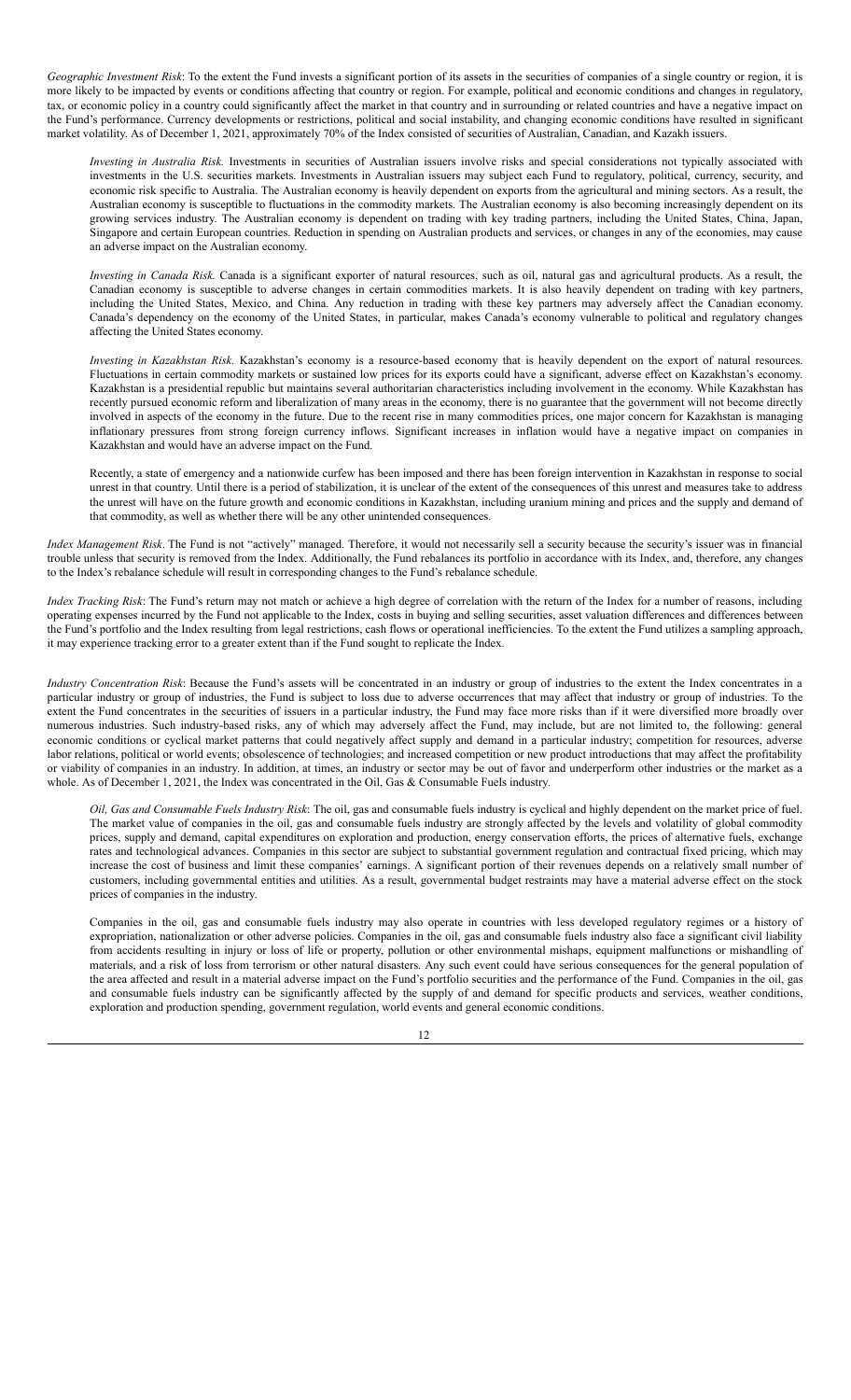*Issuer-Specific Risk*. Changes in the financial condition of an issuer, changes in specific economic or political conditions that affect a particular type of security or issuer, and changes in general economic or political conditions can affect a security's or instrument's value. The value of securities of smaller, less wellknown issuers can be more volatile than that of larger issuers. Issuer-specific events can have a negative impact on the value of the Fund.

*Large-Capitalization Risk*: Returns on investments in securities of large companies could trail the returns on investments in securities of smaller and mid-sized companies. The securities of large-capitalization companies may also be relatively mature compared to smaller companies and therefore subject to slower growth during times of economic expansion. Large-capitalization companies may also be unable to respond quickly to new competitive challenges, such as changes in technology and consumer tastes.

*Liquidity Risk*. It may be more difficult for the Fund to buy and sell significant amounts of some securities without an unfavorable impact on prevailing market prices. As a result, these securities may be difficult to dispose of at a fair price at the times when the Sub-Adviser believes it is desirable to do so.

*Market Risk and Selection Risk*. Market risk is the risk that one or more markets in which the Fund invests will go down in value, including the possibility that the markets will go down sharply and unpredictably. The value of a security or other asset may decline due to changes in general market conditions, economic trends or events that are not specifically related to the issuer of the security or other asset, or factors that affect a particular issuer or issuers, exchange, country, group of countries, region, market, industry, group of industries, sector or asset class. Local, regional or global events such as war, acts of terrorism, the spread of infectious illness or other public health issue, e.g. COVID-19, recessions, or other events could have a significant impact on the Fund and its investments. Selection risk is the risk that the securities selected by Fund management will underperform the markets, the relevant indices or the securities selected by other funds with similar investment objectives and investment strategies. This means you may lose money.

*Micro-Capitalization Risk*: The micro-capitalization companies in which the Fund may invest may be more vulnerable to adverse business or economic events than larger, more established companies, and may underperform other segments of the market or the equity market as a whole. Securities of microcapitalization companies generally trade in lower volumes, are often more vulnerable to market volatility, and are subject to greater and more unpredictable price changes than larger capitalization stocks or the stock market as a whole.

*Non-Diversified Fund Risk*. As a non-diversified investment company under the 1940 Act, the Fund may hold a smaller number of portfolio securities than many other funds and may be more sensitive to any single economic, business, political or regulatory occurrence than a diversified fund. To the extent the Fund invests in a relatively small number of issuers, a decline in the market value of a particular security held by the Fund may affect its value more than if it invested in a larger number of issuers. The value of the Fund's shares may be more volatile than the values of shares of more diversified funds.

*Operational Risk*: Your ability to transact in shares of the Fund or the valuation of your investment may be negatively impacted because of the operational risks arising from factors such as processing errors and human errors, inadequate or failed internal or external processes, failures in systems and technology, changes in personnel, and errors caused by third party service providers or trading counterparties. Although the Fund attempts to minimize such failures through controls and oversight, it is not possible to identify all of the operational risks that may affect the Fund or to develop processes and controls that completely eliminate or mitigate the occurrence of such failures. The Fund and its shareholders could be negatively impacted as a result.

*Sector Focus Risk:* The Fund may invest a significant portion of its assets in one or more sectors and thus will be more susceptible to the risks affecting those sectors. While the Fund's sector exposure is expected to vary over time based on the composition of the Index, the Fund anticipates that it may be subject to some or all of the risks described below.

*Energy Sector Risk:* Issuers in energy-related industries can be significantly affected by fluctuations in energy prices and supply and demand of energy fuels caused by geopolitical events, energy conservation or use of alternative fuel sources, the success of exploration projects, weather or meteorological events, taxes, increased governmental or environmental regulation, resource depletion, rising interest rates, declines in domestic or foreign production, accidents or catastrophic events, or terrorist threats or attacks, among others. Markets for various energy-related commodities can have significant volatility, and are subject to control or manipulation by large producers or purchasers. Companies in the energy sector may need to make substantial expenditures, and to incur significant amounts of debt, in order to maintain or expand their reserves through exploration of new sources of supply, through the development of existing sources, through acquisitions, or through long-term contracts to acquire reserves. Factors adversely affecting producers, refiners, distributors, or others in the energy sector may affect adversely companies that service or supply those entities, either because demand for those services or products is curtailed, or those services or products come under price pressure.

*Securities Lending*. Although the Fund will receive collateral in connection with all loans of its securities holdings, the Fund would be exposed to a risk of loss should a borrower default on its obligation to return the borrowed securities (e.g., the loaned securities may have appreciated beyond the value of the collateral held by the Fund). In addition, the Fund will bear the risk of loss of any cash collateral that it invests.

*Small- and Mid-Capitalization Company Risk*. The small- and mid-capitalization companies in which the Fund invests may be more vulnerable to adverse business or economic events than larger, more established companies, and may underperform other segments of the market or the equity market as a whole. Securities of small- and mid-capitalization companies generally trade in lower volumes, are often more vulnerable to market volatility, and are subject to greater and more unpredictable price changes than larger capitalization stocks or the stock market as a whole. Some small- and mid-capitalization companies have limited product lines, markets, financial resources, and management personnel and tend to concentrate on fewer geographical markets relative to large capitalization companies. Also, there is typically less publicly available information concerning small- and mid-capitalization companies than for larger, more established companies. Small- and mid-capitalization companies also may be particularly sensitive to changes in interest rates, government regulation, borrowing costs and earnings.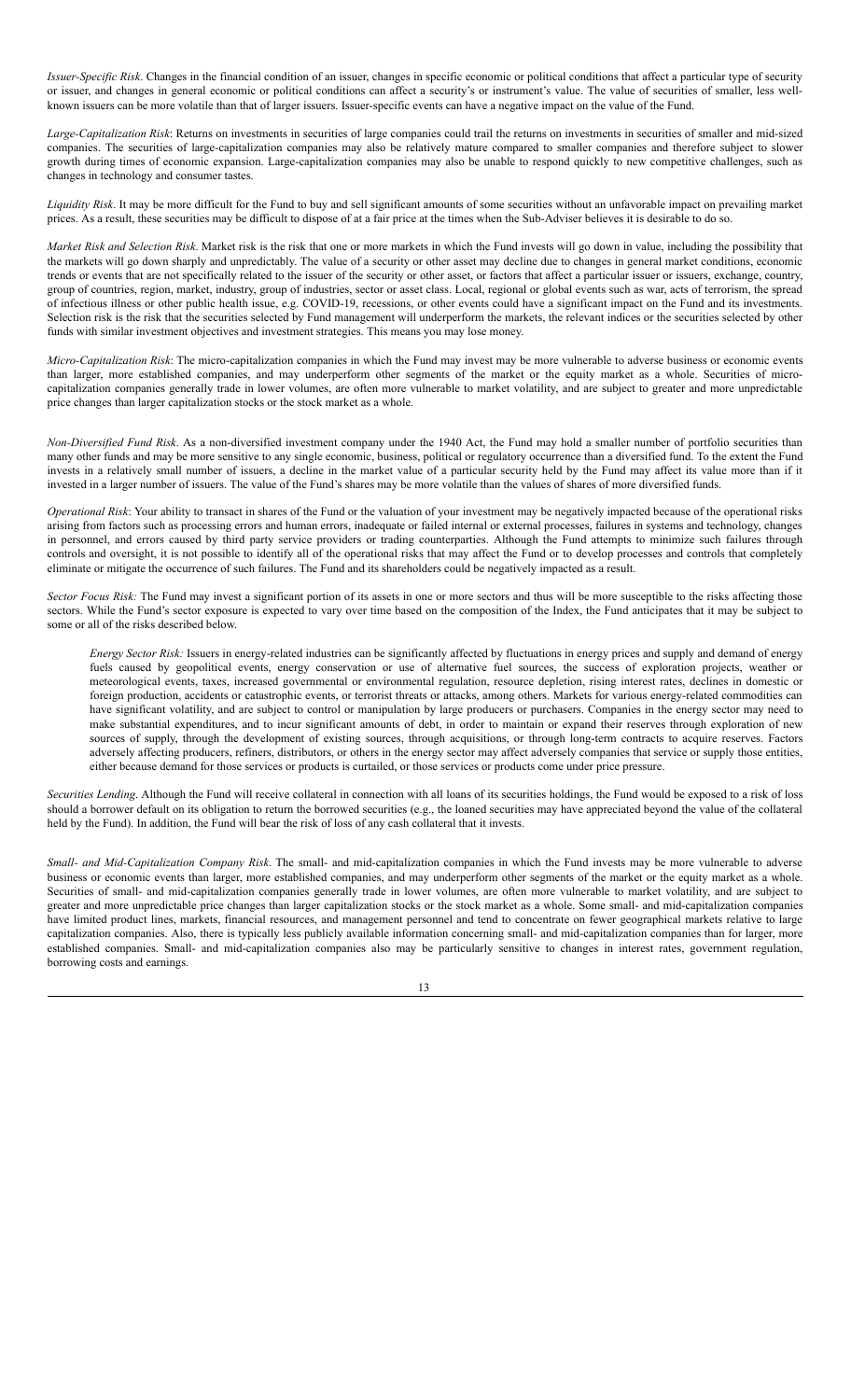*Trading Risk*: Although Fund shares are listed for trading on the Exchange, there can be no assurance that an active trading market for such shares will develop or be maintained. Secondary market trading in the Fund's shares may be halted by the Exchange because of market conditions or for other reasons. In addition, trading in the Fund's shares is subject to trading halts caused by extraordinary market volatility pursuant to "circuit breaker" rules. There can be no assurance that the requirements necessary to maintain the listing of the Fund's shares will continue to be met or will remain unchanged.

Shares of the Fund may trade at, above or below their most recent NAV. The per share NAV of the Fund is calculated at the end of each business day and fluctuates with changes in the market value of the Fund's holdings since the prior most recent calculation. The market prices of the Fund's shares will fluctuate continuously throughout trading hours based on market supply and demand. The trading prices of the Fund's shares may deviate significantly from the value of the Fund's underlying portfolio holdings, particularly in times of market stress, with the result that investors may pay more or receive less than the underlying value of the Fund shares bought or sold. This can be reflected as a spread between the bid and ask prices for the Fund's shares quoted during the day or a premium or discount in the closing price from the Fund's NAV. In stressed market conditions, the market for the Fund's shares may become less liquid in response to deteriorating liquidity in the markets for the Fund's underlying portfolio holdings. These factors, among others, may lead to the Fund's shares trading at a premium or discount to NAV. However, given that shares of the Fund can be created and redeemed only in Creation Units at NAV (unlike shares of many closed-end funds, which frequently trade at appreciable discounts from, and sometimes at premiums to, their NAVs), the Adviser does not believe that large discounts or premiums to NAV will exist for extended periods of time. While the creation/redemption feature is designed to make it likely that the Fund's shares normally will trade close to the Fund's NAV, exchange prices are not expected to correlate exactly with the Fund's NAV due to timing reasons as well as market supply and demand factors. In addition, disruptions to creations and redemptions or the existence of extreme volatility may result in trading prices that differ significantly from NAV.

As with all ETFs, the Fund's shares may be bought and sold in the secondary market at market prices. Although it is expected that the market price of the Fund's shares will approximate the Fund's NAV, there may be times when the market price of shares is more than the NAV intra-day (premium) or less than the NAV intra-day (discount) due to supply and demand of shares or during periods of market volatility. This risk is heightened in times of market volatility, periods of steep market declines, and periods when there is limited trading activity for shares in the secondary market, in which case such premiums or discounts may be significant. If a shareholder purchases at a time when the market price of the Fund is at a premium to its NAV or sells at time when the market price is at a discount to the NAV, the shareholder may sustain losses.

Investors buying or selling shares of the Fund in the secondary market will pay brokerage commissions or other charges imposed by brokers as determined by that broker. Brokerage commissions are often a fixed amount and may be a significant proportional cost for investors seeking to buy or sell relatively small amounts of Fund shares. In addition, secondary market investors will also incur the cost of the difference between the price that an investor is willing to pay for shares of the Fund (the "bid" price) and the price at which an investor is willing to sell shares of the Fund (the "ask" price). This difference in bid and ask prices is often referred to as the "spread" or "bid/ask spread." The bid/ask spread varies over time for shares of the Fund based on trading volume and market liquidity, and is generally lower if the Fund's shares have more trading volume and market liquidity and higher if the Fund's shares have little trading volume and market liquidity. Further, increased market volatility may cause increased bid/ask spreads. Due to the costs of buying or selling shares of the Fund, including bid/ask spreads, frequent trading of such shares may significantly reduce investment results and an investment in the Fund's shares may not be advisable for investors who anticipate regularly making small investments.

# <span id="page-12-0"></span>**Other Risks**

The following section provides information regarding certain other risks of investing in the Fund.

*Costs of Buying or Selling Shares Risk*. Investors buying or selling shares in the secondary market will pay brokerage commissions or other charges imposed by brokers as determined by that broker. Brokerage commissions are often a fixed amount and may be a significant proportional cost for investors seeking to buy or sell relatively small amounts of shares. In addition, secondary market investors will also incur the cost of the difference between the price that an investor is willing to pay for shares (the "bid" price) and the price at which an investor is willing to sell shares (the "ask" price). This difference in bid and ask prices is often referred to as the "spread" or "bid/ask spread." The bid/ask spread varies over time for shares based on trading volume and market liquidity, and is generally lower if the Fund's shares have more trading volume and market liquidity and higher if the Fund's shares have little trading volume and market liquidity. Further, increased market volatility may cause increased bid/ask spreads. Due to the costs of buying or selling shares, including bid/ask spreads, frequent trading of shares may significantly reduce investment results and an investment in shares may not be advisable for investors who anticipate regularly making small investments.

*Exclusion from the Definition of a Commodity Pool Operator Risk*. With respect to the Fund, the Adviser has claimed an exclusion from the definition of "commodity pool operator" ("CPO") under the Commodity Exchange Act, as amended ("CEA"), and the rules of the Commodity Futures Trading Commission ("CFTC") and, therefore, is not subject to CFTC registration or regulation as a CPO. In addition, the Adviser is relying upon a related exclusion from the definition of "commodity trading advisor" ("CTA") under the CEA and the rules of the CFTC.

The terms of the CPO exclusion require the Fund, among other things, to adhere to certain limits on its investments in "commodity interests." Commodity interests include commodity futures, commodity options and swaps. Because the Adviser and the Fund intend to comply with the terms of the CPO exclusion, the Fund may, in the future, need to adjust its investment strategies, consistent with its investment objective(s), to limit its investments in these types of instruments. The Fund is not intended to be a vehicle for trading in the commodity futures, commodity options or swaps markets. The CFTC has neither reviewed nor approved the Adviser's reliance on these exclusions, or the Fund, its investment strategies or this Prospectus.

# **Investments in Affiliated Funds**

The Adviser is the investment manager of the Sprott Physical Uranium Trust, a publicly traded closed-ended trust created to invest and hold substantially all of its assets in physical uranium. Certain employees of the Adviser are officers and may own shares of the Sprott Physical Uranium Trust. The Fund in seeking to track the performance of the Index may buy and sell shares of the Sprott Physical Uranium Trust on the secondary market. In connection with any such investments, the Fund as a shareholder will indirectly pay its pro rata share of fees paid and other expenses incurred by the Sprott Physical Uranium Trust, including those fees charged by the Adviser for managing the Sprott Physical Uranium Trust.

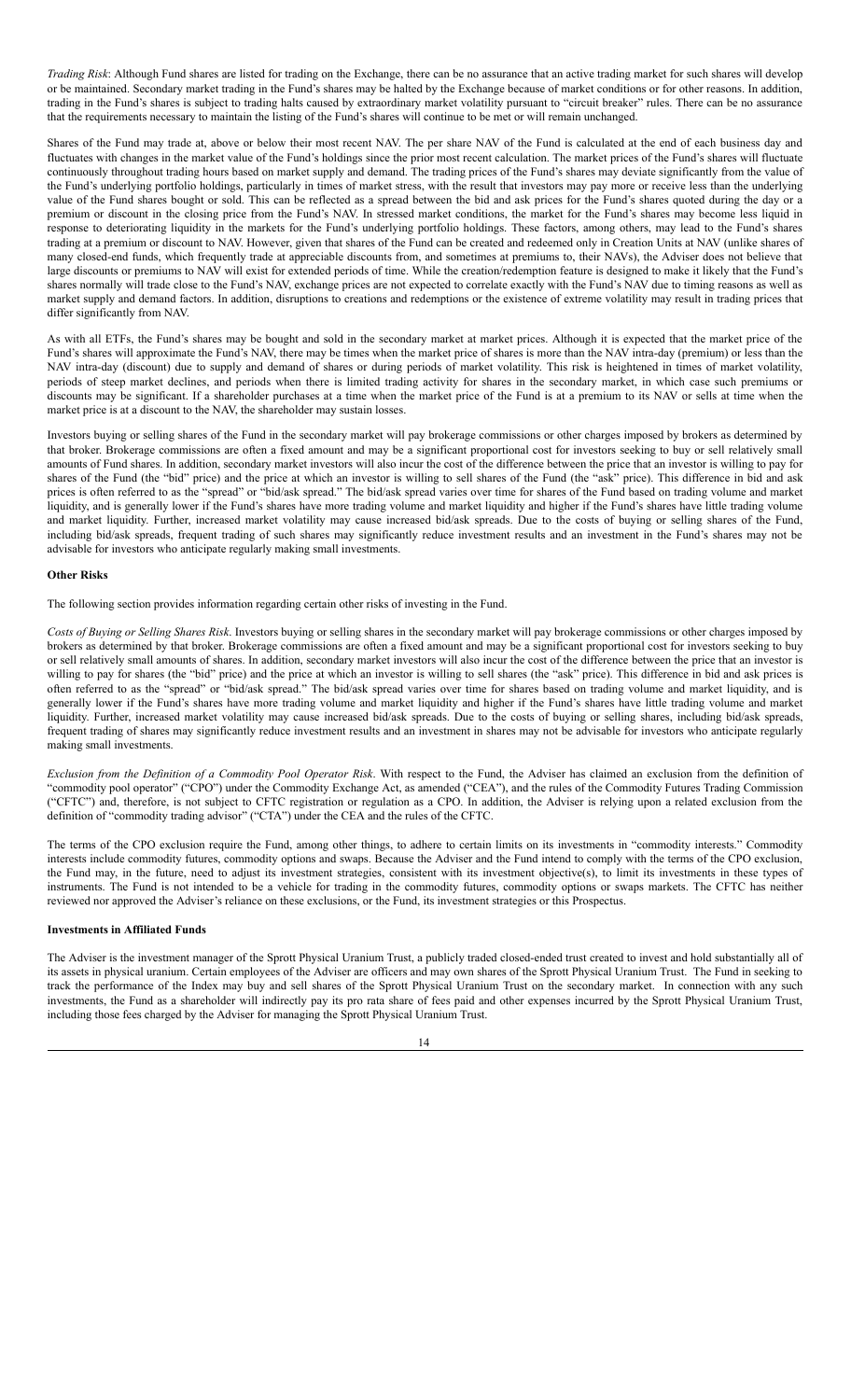In making investment decisions for the Fund, the Adviser is not permitted to obtain or use material non-public information about the Sprott Physical Uranium Trust acquired by any unit of Sprott, Inc., the parent company of the Adviser, in the course of these activities. In addition, from time to time, the activities of the Adviser and its affiliates may limit the Fund's flexibility in purchases and sales of securities.

The Adviser and the Fund have adopted policies and procedures designed to prevent conflicts of interest from influencing proxy voting decisions that it makes on behalf of advisory clients, including the Fund, and to help ensure that such decisions are made in accordance with the Adviser's fiduciary obligations to its clients, including decisions related to the Sprott Physical Uranium Trust. Nevertheless, notwithstanding such proxy voting policies and procedures, actual proxy voting decisions of the Adviser may have the effect of favoring the interests of other clients or businesses of other divisions or units of Sprott Inc., provided that the Adviser or other Sprott company believes such voting decisions to be in accordance with its fiduciary obligations. For a more detailed discussion of these policies and procedures, see the Proxy Voting Policy section of the Fund's statement of additional information.

# **Manager of Managers Order**

The Fund and the Adviser may seek to obtain an exemptive order from the SEC that permits the Adviser, with the Board's approval, to enter into sub-advisory agreements with one or more sub-advisers without obtaining shareholder approval. The exemptive order would permit the Adviser, subject to the approval of the Board, to replace sub-advisers or amend sub-advisory agreements, including fees, without shareholder approval if the Adviser and the Board believe such action will benefit the Fund and its shareholders. There is no guarantee that the Fund or the Adviser would receive such relief from the SEC.

#### <span id="page-13-0"></span>**Disclosure of Portfolio Holdings**

The Fund's portfolio holdings will be disclosed each day on its website at www.SprottETFs.com. A description of the Fund's policies and procedures with respect to the disclosure of the Fund's portfolio securities is available in the SAI.

#### <span id="page-13-1"></span>**Fund Management**

# <span id="page-13-2"></span>**Adviser**

Sprott Asset Management LP, located at 200 Bay Street, Suite 2600, Toronto, Ontario, Canada M5J2J1, serves as the investment adviser to the Fund. As of December 31, 2021, the Adviser and its affiliates had approximately \$20.4 billion in assets under management. Subject to the authority of the Trust's Board of Trustees, the Adviser is responsible for the overall management of the Fund's business affairs. The Adviser invests the assets of the Fund, either directly or through the use of sub-advisers, according to the Fund's investment objective, policies and restrictions.

For the services the Adviser provides to the Fund, the Adviser is entitled to receive an annual advisory fee from the Fund calculated daily and paid monthly at an annual rate of 0.85% on up to \$500 million in assets, 0.80% on the next \$500 million in assets, and 0.70% on assets greater than \$1 billion.

The Predecessor Fund was advised by Exchange Traded Concepts, LLC (the "Predecessor Adviser"). For the services the Predecessor Adviser provided to the Predecessor Fund for the fiscal year ended August 31, 2021, the Predecessor Fund paid the Predecessor Adviser a fee, calculated daily and paid monthly, at an annual rate of 0.85% of its average daily net assets.

Under the Investment Advisory Agreement, the Adviser has agreed to pay all expenses incurred by the Fund except for the advisory fee, interest, taxes, brokerage commissions and other expenses incurred in placing orders for the purchase and sale of securities and other investment instruments, acquired fund fees and expenses, accrued deferred tax liability, extraordinary expenses, and distribution fees and expenses paid by the Fund under any distribution plan adopted pursuant to Rule 12b-1 under the 1940 Act.

A discussion regarding the basis for the Board's approval of the investment advisory agreement with the Adviser will be available in the Fund's Semi-Annual Report to shareholders for the fiscal period ended February 28, 2022.

#### <span id="page-13-3"></span>**Sub-Adviser**

ALPS Advisors, Inc., located at 1290 Broadway, Suite 1000, Denver, Colorado 80203, serves as the sub-adviser to the Fund. As of December 31, 2021, the Sub-Adviser had approximately \$17.65 billion in assets under management.

Pursuant to the Sub-Advisory Agreement between the Adviser and the Sub-Adviser with respect to the Fund, the Sub-Adviser is responsible for the recommendation of the purchase, retention and sale of the Fund's portfolio securities, subject to the supervision of the Adviser and the oversight of the Board.

Under the Sub-Advisory Agreement with respect to the Fund, the Adviser pays the Sub-Adviser a fee as indicated in the table below:

| <b>Average Assets</b>       | Sub-Advisory Fee |
|-----------------------------|------------------|
| Up to $$250$ million        | 0.04%            |
| \$250 million-\$500 million | $0.03\%$         |
| Above \$500 million         | $0.02\%$         |

The sub-advisory fee is paid on a monthly basis. The Fund is not responsible for the payment of this sub-advisory fee.

A discussion regarding the Board of Trustees' basis for approving the Sub-Advisory Agreement with respect to the Fund will be available in the Fund's Semi-Annual Report to shareholders for the period ended February 28, 2022.

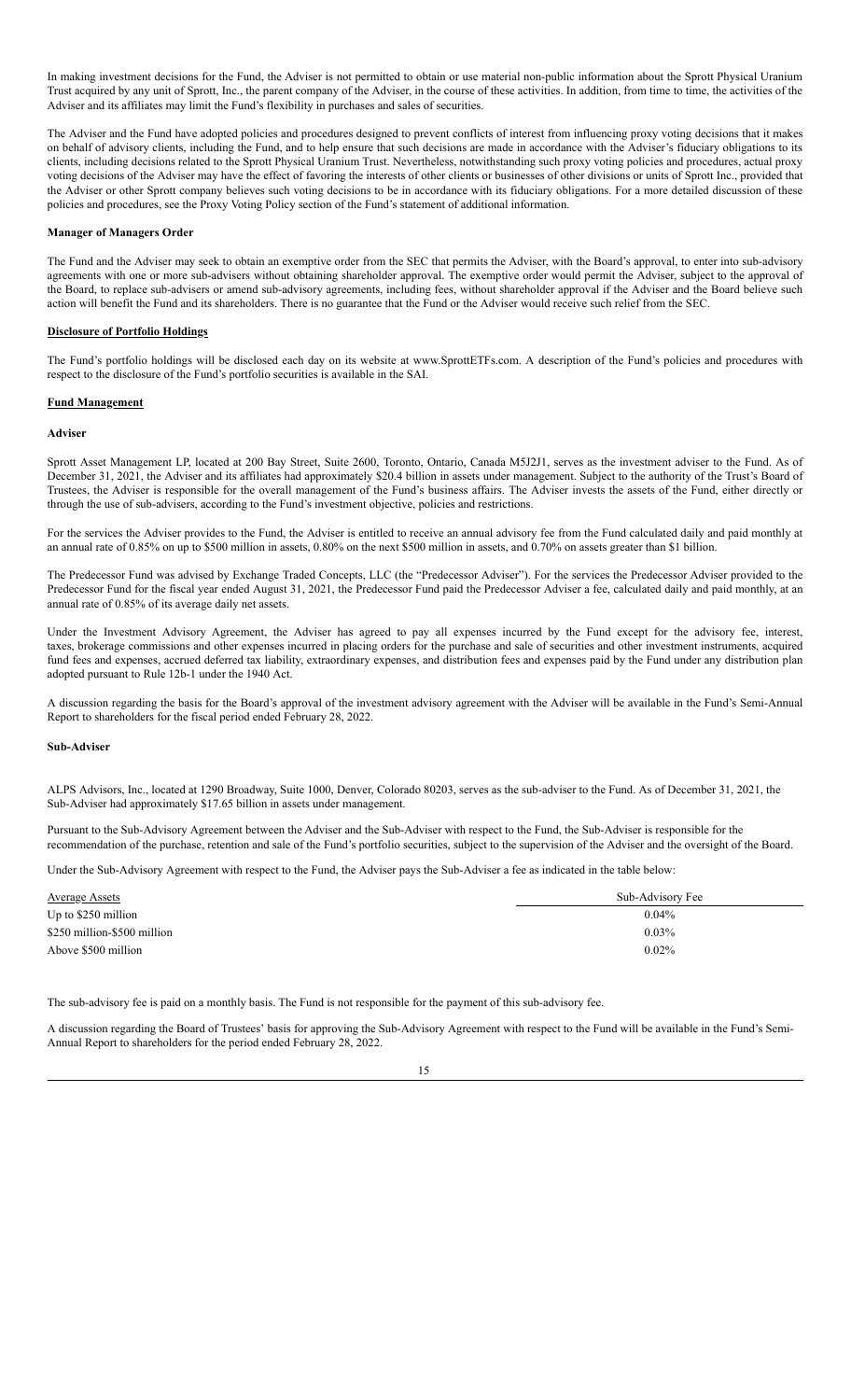# <span id="page-14-0"></span>**Portfolio Managers**

The portfolio managers listed below are jointly and primarily responsible for the day-to-day management of the Fund. Please refer to the SAI for additional information about the portfolio managers' compensation, other accounts managed by the portfolio managers and their ownership of shares of the Fund.

Ryan Mischker, Vice President, Portfolio Management & Research and Andrew Hicks, Vice President, Index Management of ALPS Advisors are the Portfolio Managers of the Fund and are also responsible for the refinement and implementation of the equity portfolio management process.

Mr. Mischker has served as portfolio manager of the Fund since March 2022. Prior to joining ALPS Advisors, Mr. Mischker served as Compliance Manager of ALPS Fund Services, where he was primarily responsible for managing all post-trade monitoring for IRS, SEC and registration statement investment guidelines and restrictions. Mr. Mischker has over 19 years financial services experience and graduated from the University of Northern Colorado with a B.S. in Finance and B.A. in Economics.

Mr. Hicks is a Director of Portfolio Management & Research at ALPS Advisors and has been a portfolio manager of the Fund since March 2022. Prior to joining ALPS in 2015, Mr. Hicks was a senior equity trader and global research analyst with Virtus Investment Partners and SCM Advisors, an affiliate of Virtus. Mr. Hicks began his career in semiconductor equity research at Citi, and he earned an accounting degree from Miami University (Ohio) while interning each summer on the American Stock Exchange in New York City.

# <span id="page-14-1"></span>**Information About the Fund's Index, the Index Provider and the Index Calculation Agent**

The North Shore Global Uranium Mining Index was created on June 30, 2017 and is designed to measure the performance of companies that are involved in the mining, exploration, development, and production of uranium, and companies that hold physical uranium, uranium royalties, or other non-mining assets. As of December 15, 2021, the Index was comprised of 35 securities. As of December 15, 2021, the average market capitalization and one-year trading volume of the Index components were \$940 million and \$4.58 million, respectively.

The Index Provider is not affiliated with Sprott Funds Trust (the "Trust"), the Adviser, the Sub-Adviser the Fund's administrator, custodian, transfer agent or distributor, or any of their respective affiliates. The Adviser has entered into a license agreement with the Index Provider pursuant to which the Adviser pays a fee to use the Index. The Adviser is sub-licensing rights to the Index to the Fund at no charge.

The Index Provider has retained a third party, Indxx, LLC, to calculate the Index. Indxx, LLC is not affiliated with the Trust, the Adviser, the Sub-Adviser, the Fund's administrator, custodian, transfer agent or distributor, or any of their respective affiliates.

Shares of the Fund are not sponsored, endorsed, or promoted by the Exchange. The Exchange makes no representation or warranty, express or implied, to the owners of the shares of the Fund. The Exchange is not responsible for, nor has it participated in, the determination of the timing of, prices of, or quantities of the shares of the Fund to be issued, or in the determination or calculation of the equation by which the shares are redeemable. The Exchange has no obligation or liability to owners of the shares of the Fund in connection with the administration, marketing, or trading of the shares of the Fund. Without limiting any of the foregoing, in no event shall the Exchange have any liability for any lost profits or indirect, punitive, special, or consequential damages even if notified of the possibility thereof.

The Adviser and Sub-Adviser do not guarantee the accuracy and/or the completeness of the Index or any data included therein, and the Adviser and Sub-Adviser shall have no liability for any errors, omissions or interruptions therein. The Adviser and Sub-Adviser makes no warranty, express or implied, as to results to be obtained by the Fund, owners of the shares of the Fund or any other person or entity from the use of the Index or any data included therein. The Adviser and Sub-Adviser make no express or implied warranties, and expressly disclaims all warranties of merchantability or fitness for a particular purpose or use with respect to the Index or any data included therein. Without limiting any of the foregoing, in no event shall the Adviser and Sub-Adviser have any liability for any special, punitive, direct, indirect, or consequential damages (including lost profits) arising out of matters relating to the use of the Index, even if notified of the possibility of such damages.

# <span id="page-14-2"></span>**Shareholder Information**

#### <span id="page-14-3"></span>**General**

The shares are issued or redeemed by the Fund at NAV per Share only in Creation Unit size and only to Authorized Participants that have entered into agreements with the Fund's distributor. See "How to Buy and Sell Shares."

Most investors buy and sell shares of the Fund in secondary market transactions through brokers. Shares of the Fund are listed for trading in the secondary market on the Exchange. Shares can be bought and sold throughout the trading day like other publicly traded shares. There is no minimum investment. Although shares are generally purchased and sold in "round lots" of 100 shares, brokerage firms typically permit investors to purchase or sell shares in smaller "odd lots," at no per share price differential. When buying or selling shares through a broker, you will incur customary brokerage commissions and charges, and you may pay some or all of the spread between the bid and the offered price in the secondary market on each leg of a round trip (purchase and sale) transaction. The Fund trade on the Exchange at prices that may differ to varying degrees from the daily NAV of the shares. Given that the Fund's shares can be issued and redeemed in Creation Units, the Adviser believes that large discounts and premiums to NAV should not be sustained for long. The Fund trades under the Exchange ticker symbol URNM.

Because the Fund's shares trade at market prices rather than NAV, shares may trade at a price greater than NAV (premium) or less than NAV (discount). An investor may incur costs attributable to the difference between the highest price a buyer is willing to pay to purchase shares of the Fund (bid) and the lowest price a seller is willing to accept for shares of the Fund (ask) when buying or selling shares in the secondary market (the "bid-ask spread"). Information on the Fund's NAV, market price, premiums and discounts, and bid-ask spreads, on the Fund's website (www.sprottetfs.com).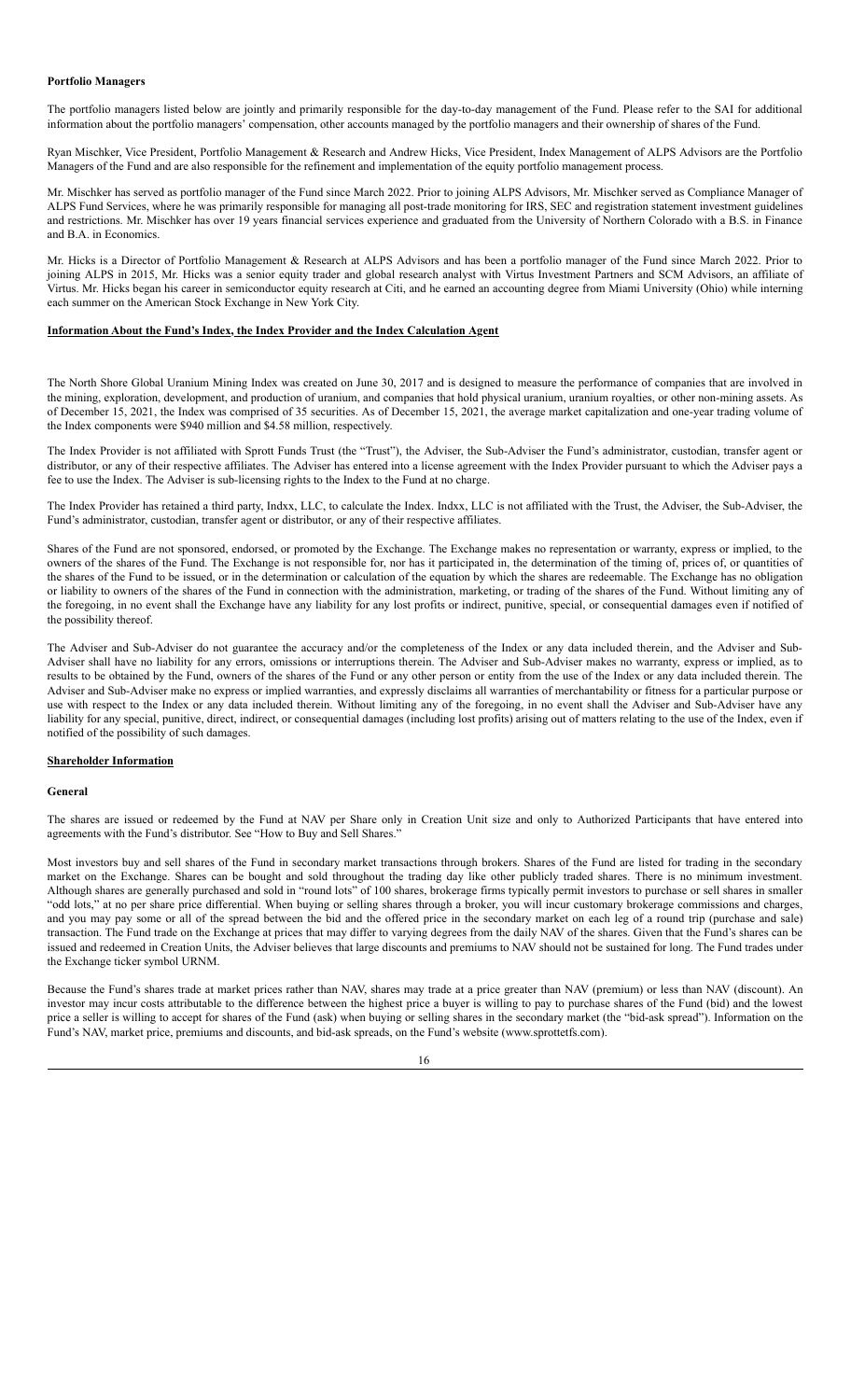#### Share prices are reported in dollars and cents per Share.

Investors may acquire shares directly from the Fund, and shareholders may tender their shares for redemption directly to the Fund, only in Creation Units of 25,000 shares, as discussed in the "How to Buy and Sell Shares" section below.

#### <span id="page-15-0"></span>**Book-Entry**

Shares are held in book-entry form, which means that no stock certificates are issued. The Depository Trust Company ("DTC") or its nominee is the record owner of all outstanding shares of the Fund and is recognized as the owner of all shares for all purposes (except for tax purposes).

Investors owning shares are beneficial owners as shown on the records of DTC or its participants. DTC serves as the securities depository for all shares. Participants in DTC include securities brokers and dealers, banks, trust companies, clearing corporations and other institutions that directly or indirectly maintain a custodial relationship with DTC. As a beneficial owner of shares, you are not entitled to receive physical delivery of stock certificates or to have shares registered in your name, and you are not considered a registered owner of shares. Therefore, to exercise any right as an owner of shares, you must rely upon the procedures of DTC and its participants. These procedures are the same as those that apply to any other stocks that you hold in book-entry or "street name" form.

# <span id="page-15-1"></span>**How to Buy and Sell Shares**

# <span id="page-15-2"></span>**Pricing Fund Shares**

The trading price of the Fund's shares on the Exchange may differ from the Fund's daily NAV and can be affected by market forces of supply and demand, economic conditions and other factors.

The Exchange disseminates the approximate value of shares of the Fund every fifteen seconds. The approximate value calculations are based on local market prices and may not reflect events that occur subsequent to the local market's close. As a result, premiums and discounts between the approximate value and the market price could be affected. This approximate value should not be viewed as a "real-time" update of the NAV per Share of the Fund because the approximate value may not be calculated in the same manner as the NAV, which is computed once a day, generally at the end of the business day. The Fund is not involved in, or responsible for, the calculation or dissemination of the approximate value and the Fund does not make any warranty as to its accuracy.

The NAV per Share for the Fund is determined once daily as of the close of the NYSE, usually 4:00 p.m. Eastern time, each day the NYSE is open for trading. NAV per Share is determined by dividing the value of the Fund's portfolio securities, cash and other assets (including accrued interest), less all liabilities (including accrued expenses), by the total number of shares outstanding.

Equity securities are valued at the last reported sale price on the principal exchange on which such securities are traded, as of the close of regular trading on the NYSE on the day the securities are being valued or, if there are no sales, at the mean of the most recent bid and asked prices. Equity securities that are traded in over-the-counter markets are valued at the last quoted sales price in the markets in which they trade or, if there are no sales, at the mean of the most recent bid and asked prices. For securities traded on NASDAQ, the NASDAQ Official Closing Price generally will be used. Debt securities are valued at the mean between the last available bid and asked prices for such securities or, if such prices are not available, at prices for securities of comparable maturity, quality, and type. Securities for which market quotations are not readily available, including restricted securities, are valued by a method that the Trustees believe accurately reflects fair value. Securities will be valued at fair value when market quotations are not readily available or are deemed unreliable, such as when a security's value or meaningful portion of the Fund's portfolio is believed to have been materially affected by a significant event. Such events may include a natural disaster, an economic event like a bankruptcy filing, a trading halt in a security, an unscheduled early market close or a substantial fluctuation in domestic and foreign markets that has occurred between the close of the principal exchange and the NYSE. In such a case, the value for a security is likely to be different from the last quoted market price. In addition, due to the subjective and variable nature of fair market value pricing, it is possible that the value determined for a particular asset may be materially different from the value realized upon such asset's sale.

Trading in securities on many foreign securities exchanges and over-the-counter markets is normally completed before the close of business on each U.S. business day. In addition, securities trading in a particular country or countries may not take place on all U.S. business days or may take place on days that are not U.S. business days. Changes in valuations on certain securities may occur at times or on days on which the Fund's NAV is not calculated and on which the Fund does not effect sales, redemptions and exchanges of its shares.

#### <span id="page-15-3"></span>**Creation Units**

Investors such as market makers, large investors and institutions who wish to deal in Creation Units (large specified blocks of 25,000 shares) directly with the Fund must have entered into an authorized participant agreement (such investors being "Authorized Participants") with the Distributor, and accepted by the transfer agent, or purchase through a dealer that has entered into such an agreement. Set forth below is a brief description of the procedures applicable to purchase and redemption of Creation Units. For more detailed information, see "Creation and Redemption of Creation Unit Aggregations" in the Statement of Additional Information.

#### <span id="page-15-4"></span>**How to Buy Shares**

In order to purchase Creation Units of the Fund, an investor must generally deposit a designated portfolio of equity securities included in each Underlying Index (the "Deposit Securities") and generally make a small cash payment referred to as the "Cash Component." For those Authorized Participants that are not eligible for trading a Deposit Security, custom orders are available. The list of the names and the numbers of shares of the Deposit Securities is made available by the Fund's custodian through the facilities of the National Securities Clearing Corporation (the "NSCC") immediately prior to the opening of business each day of the Exchange. The Cash Component represents the difference between the NAV of a Creation Unit and the market value of the Deposit Securities. In the case of custom orders, cash-in-lieu may be added to the Cash Component to replace any Deposit Securities that the Authorized Participant may not be eligible to trade.

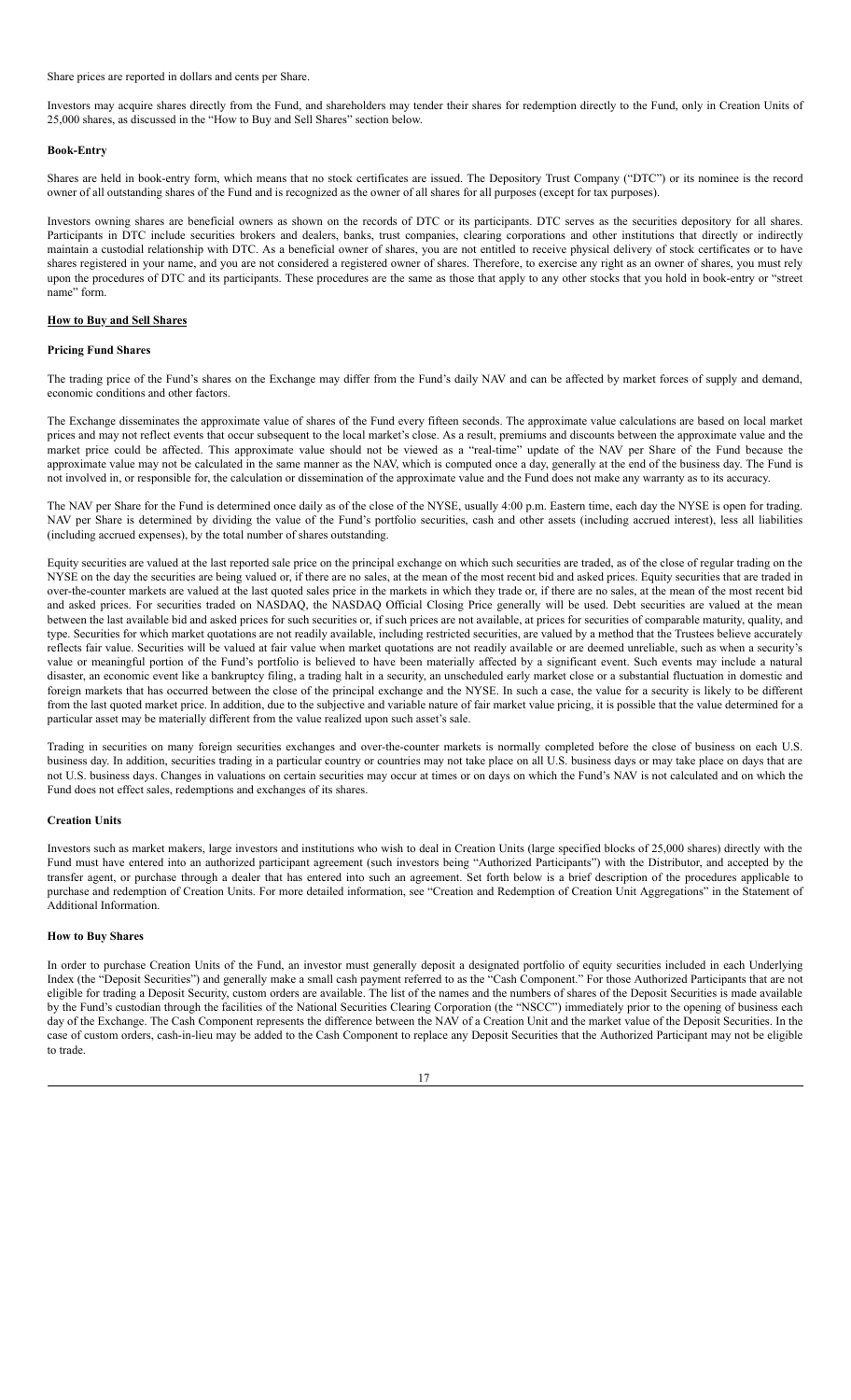Purchases and redemptions of Creation Units primarily with cash, rather than through in-kind delivery of portfolio securities, may cause the Fund to incur certain costs. These costs could include brokerage costs or taxable gains or losses that it might not have incurred if it had made redemption in-kind. These costs could be imposed on the Fund, and thus decrease the Fund's NAV, to the extent that the costs are not offset by a transaction fee payable by an Authorized Participant.

Orders must be placed in proper form by or through a participant of the DTC ("DTC Participant") that has entered into an agreement with the Distributor, and accepted by the transfer agent, with respect to purchases and redemptions of Creation Units. All standard orders must be placed for one or more whole Creation Units of shares of the Fund and must be received by the distributor in proper form no later than the close of regular trading on the NYSE (ordinarily 4:00 p.m. Eastern time) ("Closing Time") in order to receive that day's closing NAV per Share. In the case of custom orders, as further described in the Statement of Additional Information, the order must be received by the distributor no later than one hour prior to Closing Time in order to receive that day's closing NAV per Share. A custom order may be placed by an Authorized Participant in the event that the Trust permits or requires the substitution of an amount of cash to be added to the Cash Component to replace any Deposit Security which may not be available in sufficient quantity for delivery or which may not be eligible for trading by such Authorized Participant or the investor for which it is acting or any other relevant reason.

A fixed creation transaction fee of \$500 per transaction (the "Creation Transaction Fee") is applicable to each transaction regardless of the number of Creation Units purchased in the transaction. An additional variable charge for cash creations or partial cash creations may also be imposed to compensate the Fund for the costs associated with buying the applicable securities. The Fund may adjust these fees from time to time based on actual experience. The price for each Creation Unit will equal the daily NAV per Share times the number of shares in a Creation Unit plus the fees described above and, if applicable, any transfer taxes.

Shares of the Fund may be issued in advance of receipt of all Deposit Securities subject to various conditions, including a requirement to maintain cash at least equal to 115% of the market value of the missing Deposit Securities on deposit with the Trust.

For more detailed information, see "Creation and Redemption of Creation Unit Aggregations" in the Statement of Additional Information.

# <span id="page-16-0"></span>**Legal Restrictions on Transactions in Certain Stocks**

An investor subject to a legal restriction with respect to a particular stock required to be deposited in connection with the purchase of a Creation Unit may, at the Fund's discretion, be permitted to deposit an equivalent amount of cash in substitution for any stock which would otherwise be included in the Deposit Securities applicable to the purchase of a Creation Unit. For more detailed information, see "Creation and Redemption of Creation Unit Aggregations" in the Statement of Additional Information.

# <span id="page-16-1"></span>**Redemption of Shares**

Shares may be redeemed only in Creation Units at their NAV and only on a day the Exchange is open for business. The Fund's custodian makes available immediately prior to the opening of business each day of the Exchange, through the facilities of the NSCC, the list of the names and the numbers of shares of the Fund's portfolio securities that will be applicable that day to redemption requests in proper form ("Fund Securities"). Fund Securities received on redemption may not be identical to Deposit Securities, which are applicable to purchases of Creation Units. Unless cash redemptions are available or specified for the Fund, the redemption proceeds consist of the Fund Securities, plus cash in an amount equal to the difference between the NAV of shares being redeemed as next determined after receipt by the transfer agent of a redemption request in proper form, and the value of the Fund Securities (the "Cash Redemption Amount"), less the applicable redemption fee and, if applicable, any transfer taxes. Should the Fund Securities have a value greater than the NAV of shares being redeemed, a compensating cash payment to the Fund equal to the differential, plus the applicable redemption fee and, if applicable, any transfer taxes will be required to be arranged for, by or on behalf of the redeeming shareholder.

An order to redeem Creation Units of the Fund may only be effected by or through an Authorized Participant. An order to redeem must be placed for one or more whole Creation Units and must be received by the transfer agent in proper form no later than the close of regular trading on the NYSE (normally 4:00 p.m. Eastern time) in order to receive that day's closing NAV per Share. In the case of custom orders, as further described in the Statement of Additional Information, the order must be received by the transfer agent no later than 3:00 p.m. Eastern time.

A fixed redemption transaction fee of \$500 per transaction (the "Redemption Transaction Fee") is applicable to each redemption transaction regardless of the number of Creation Units redeemed in the transaction. An additional variable charge for cash redemptions or partial cash redemptions may also be imposed to compensate the Fund for the costs associated with selling the applicable securities. The Fund may adjust these fees from time to time based on actual experience. The Fund reserves the right to effect redemptions in cash. A shareholder may request a cash redemption in lieu of securities, however, the Fund may, in its discretion, reject any such request.

For more detailed information, see "Creation and Redemption of Creation Unit Aggregations" in the Statement of Additional Information.

#### <span id="page-16-2"></span>**Distributions**

Fund shareholders are entitled to their share of the Fund's income and net realized gains on its investments. The Fund pays out substantially all of its net earnings to its shareholders as "distributions."

The Fund typically earns income dividends from stocks and may earn interest from debt securities. These amounts, net of expenses, are passed along to Fund shareholders as "income dividend distributions." The Fund realizes capital gains or losses whenever it sells securities. Net long-term capital gains are distributed to shareholders as "capital gain distributions."

Income dividends, if any, are distributed to shareholders annually. Net capital gains are distributed at least annually. Dividends may be declared and paid more frequently to improve Underlying Index tracking or to comply with the distribution requirements of the Internal Revenue Code of 1986, as amended. Some portion of each distribution may result in a return of capital (which is a return of the shareholder's investment in the Fund). Fund shareholders will be notified regarding the portion of the distribution that represents a return of capital.

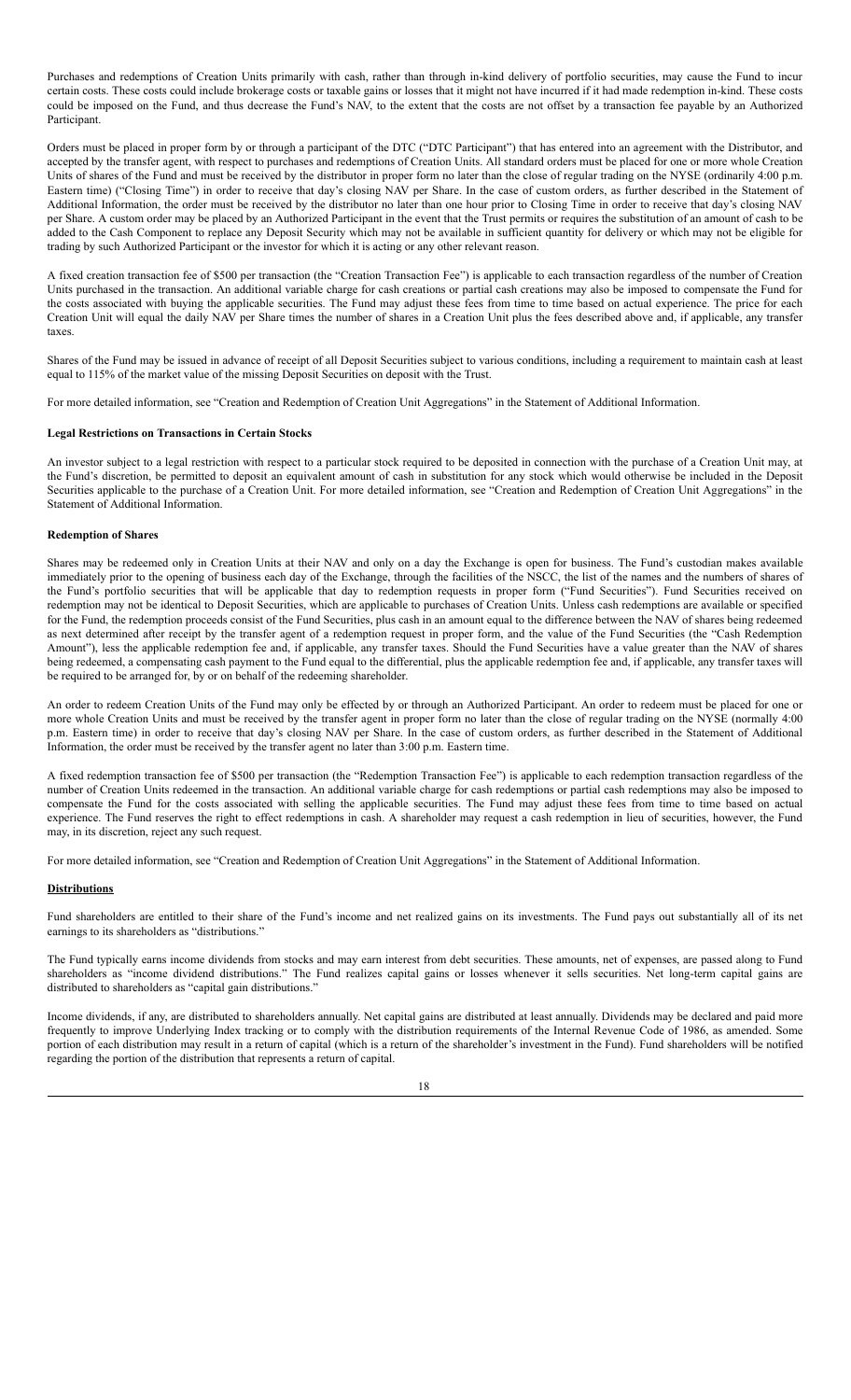Distributions in cash may be reinvested automatically in additional whole shares only if the broker through which the shares were purchased makes such option available.

# <span id="page-17-0"></span>**Frequent Purchases and Redemptions**

The Fund imposes no restrictions on the frequency of purchases and redemptions. The Board of Trustees evaluated the risks of market timing activities by the Fund's shareholders when they determined that no restriction or policy was necessary. The Board considered that, unlike traditional mutual funds, the Fund issues and redeems their shares at NAV for a basket of securities intended to mirror the Fund's respective portfolio, plus a small amount of cash, and the Fund's shares may be purchased and sold on the exchange at prevailing market prices. Given this structure, the Board determined that it is unlikely that (a) market timing would be attempted by the Fund's shareholders or (b) any attempts to market time the Fund by its shareholders would result in negative impact to the Fund or its shareholders.

# <span id="page-17-1"></span>**Federal Income Taxation**

As with any investment, you should consider how your investment in shares will be taxed. The tax information in this Prospectus is provided as general information. You should consult your own tax professional about the tax consequences of an investment in shares.

Unless your investment in the shares is made through a tax-exempt entity or tax-deferred retirement account, such as an IRA plan, you need to be aware of the possible tax consequences when:

- The Fund makes distributions,
- You sell your shares listed on the Exchange, and
- You purchase or redeem Creation Units

# <span id="page-17-2"></span>**Taxes on Distributions**

Dividends from net investment income, if any, are declared and paid quarterly. The Fund may also pay a special distribution at the end of the calendar year to comply with federal tax requirements. In general, your distributions are subject to federal income tax when they are paid, whether you take them in cash or reinvest them in the Fund. Dividends paid out of the Fund's income and net short-term capital gains, if any, are taxable as ordinary income. Distributions of net long-term capital gains, if any, in excess of net short-term capital losses are taxable as long-term capital gains, regardless of how long you have held the shares.

The maximum individual rate applicable to long-term capital gains is either 15% or 20%, depending on whether the individual's income exceeds certain threshold amounts. In addition, some ordinary dividends declared and paid by the Fund to non-corporate shareholders may qualify for taxation at the lower reduced tax rates applicable to long-term capital gains, provided that holding period and other requirements are met by the Fund and the shareholder.

An additional 3.8% Medicare tax is imposed on certain net investment income (including ordinary dividends and capital gain distributions received from the Fund and net gains from redemptions or other taxable dispositions of Fund shares) of U.S. individuals, estates and trusts to the extent that such person's "modified adjusted gross income" (in the case of an individual) or "adjusted gross income" (in the case of an estate or trust) exceeds certain threshold amounts.

Distributions in excess of the Fund's current and accumulated earnings and profits are treated as a tax-free return of capital to the extent of your basis in the shares, and as capital gain thereafter.

A distribution will reduce the Fund's NAV per Share and may be taxable to you as ordinary income or capital gain even though, from an investment standpoint, the distribution may constitute a return of capital.

Dividends, interest and gains received by the Fund may give rise to withholding and other taxes imposed by foreign countries. Tax conventions between certain countries and the United States may reduce or eliminate such taxes. Shareholders of the Fund may, subject to certain limitations, be entitled to claim a credit or a deduction with respect to foreign taxes if the Fund is eligible to and elects to pass through these taxes to them. If more than 50% of the Fund's total assets at the end of its taxable year consists of foreign stock or securities, the Fund intends to elect to "pass through" to its investors certain foreign income taxes paid by the Fund, with the result that each investor will (i) include in gross income, as an additional dividend, even though not actually received, the investor's *pro rata* share of the Fund's foreign income taxes, and (ii) either deduct (in calculating U.S. taxable income) or credit (in calculating U.S. federal tax), subject to certain limitations, the investor's *pro rata* share of the Fund's foreign income taxes.

If you are not a citizen or permanent resident of the United States, or if you are a foreign entity, the Fund's ordinary income dividends (which include distributions of net short-term capital gains) will generally be subject to a 30% U.S. withholding tax (and certain capital gain dividends may be subject to a 21% withholding tax), unless a lower treaty rate applies or unless such income is effectively connected with a U.S. trade or business. Prospective investors are urged to consult their tax advisors concerning the applicability of the U.S. withholding tax.

The Fund generally would be required to withhold a percentage of your distributions and proceeds if you have not provided a taxpayer identification number (generally your social security number) or otherwise provide proof of an applicable exemption from backup withholding. The backup withholding rate for an individual is 24%.

# <span id="page-17-3"></span>**Taxes on Exchange-Listed Shares Sales**

Currently, any capital gain or loss realized upon a sale of shares is generally treated as long-term capital gain or loss if the shares have been held for more than one year and as short-term capital gain or loss if the shares have been held for one year or less. The ability to deduct capital losses may be limited.

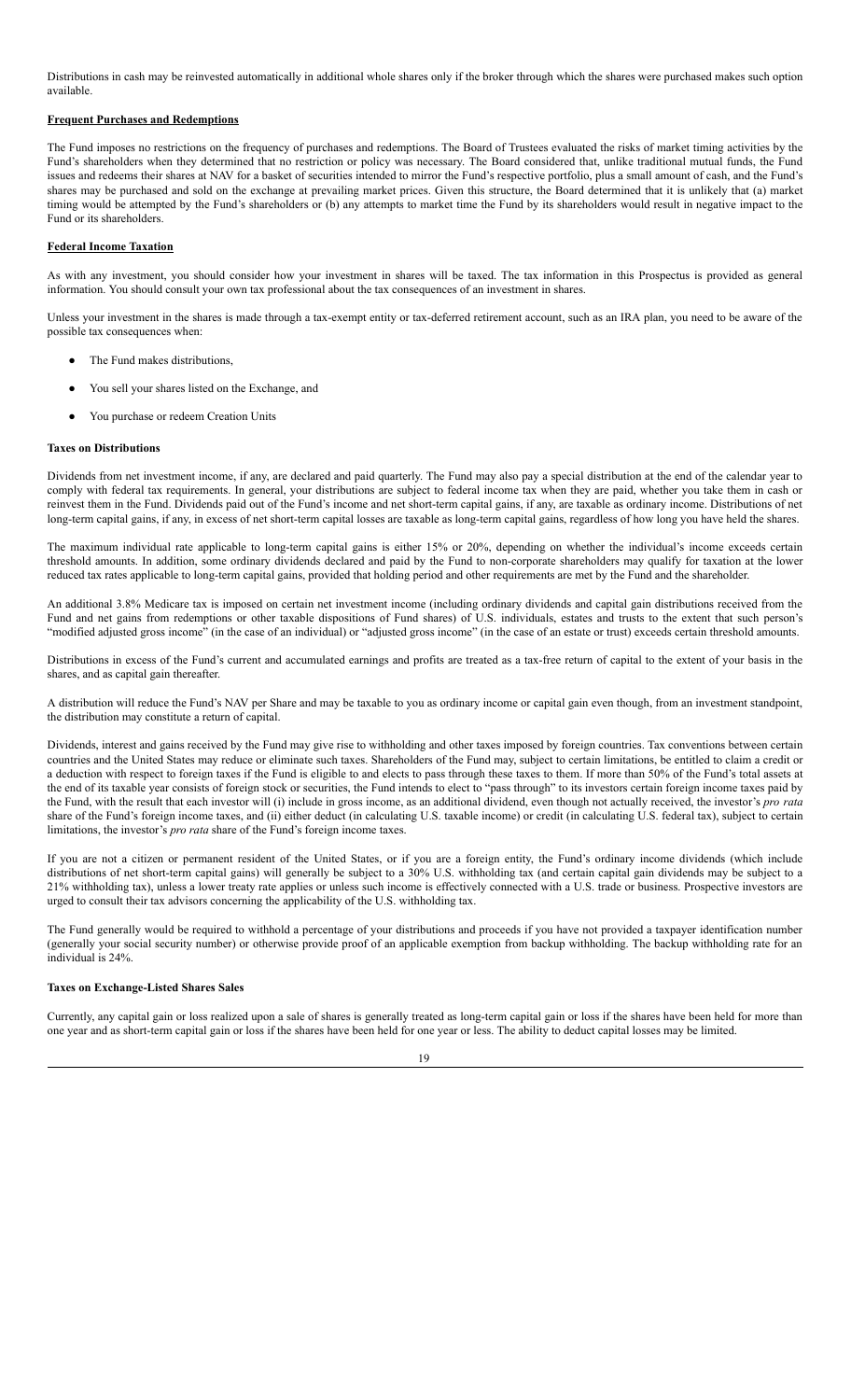# <span id="page-18-0"></span>**Taxes on Purchase and Redemption of Creation Units**

An Authorized Participant who exchanges equity securities for Creation Units generally will recognize a gain or a loss. The gain or loss will be equal to the difference between the market value of the Creation Units at the time of the exchange and the exchanger's aggregate basis in the securities surrendered and the Cash Component paid. A person who exchanges Creation Units for equity securities will generally recognize a gain or loss equal to the difference between the exchanger's basis in the Creation Units and the aggregate market value of the securities received and the Cash Redemption Amount. The Internal Revenue Service, however, may assert that a loss realized upon an exchange of securities for Creation Units cannot be deducted currently under the rules governing "wash sales," or on the basis that there has been no significant change in economic position. Persons exchanging securities should consult their own tax advisor with respect to whether the wash sale rules apply and when a loss might be deductible.

Under current federal tax laws, any capital gain or loss realized upon redemption of Creation Units is generally treated as long-term capital gain or loss if the shares have been held for more than one year and as a short-term capital gain or loss if the shares have been held for one year or less.

If you purchase or redeem Creation Units, you will be sent a confirmation statement showing how many and at what price you purchased or sold shares.

#### <span id="page-18-1"></span>**Taxation of Fund Investments in Passive Foreign Investment Companies**

Certain of the Fund's investments are expected to be in passive foreign investment companies ("PFICs") for U.S. federal income tax purposes. The Fund generally intends to elect to "mark to market" these investments at the end of each taxable year. By making this election, the Fund will recognize as ordinary income any increase in the value of such shares as of the close of the taxable year over the adjusted basis of such shares and as ordinary loss any decrease in such value. Gains realized with respect to a disposition of a PFIC that the Fund has elected to mark to market will be ordinary income. By making the mark to market election, the Fund may be required to recognize income in excess of the distributions that they receive from their investments. Accordingly, the Fund may need to borrow money or dispose of some of their investments in order to meet their distribution requirements. If the Fund does not make the "mark to market" election with respect to an investment in a PFIC, the Fund could become subject to U.S. federal income tax with respect to certain distributions from, and gain on the dispositions of, the PFIC which cannot be avoided by distributing such amounts to the respective Fund's shareholders.

The foregoing discussion summarizes some of the possible consequences under current federal tax law of an investment in the Fund. It is not a substitute for personal tax advice. You may also be subject to state and local taxation on Fund distributions, and sales of Fund shares. Consult your personal tax advisor about the potential tax consequences of an investment in Fund shares under all applicable tax laws. Changes in applicable tax authority could materially affect the conclusions discussed above and could adversely affect the Fund, and such changes often occur.

#### <span id="page-18-2"></span>**Disclosure of Portfolio Holdings**

The Fund's portfolio holdings are disclosed each day on its website at www.sprottetfs.com. A description of the Trust's policies and procedures with respect to the disclosure of the Fund's portfolio securities is available in the Fund's Statement of Additional Information.

# <span id="page-18-3"></span>**Financial Highlights**

The Fund is newly formed, and a continuation of the Predecessor Fund, and as such, the financial information provided is that of the Predecessor Fund. The financial highlights table below presents the Predecessor Fund's financial performance for the periods of the Predecessor Fund's operations. Certain information reflects financial results for a single share. Total return represents the rate you would have earned (or lost) on an investment in the Predecessor Fund, assuming reinvestment of all dividends and distributions. The information for the Predecessor Fund has been audited by Cohen & Company Ltd., the independent registered public accounting firm for the Predecessor Fund, whose report, along with the Predecessor Fund's financial statements, is included in the Predecessor Fund's August 31, 2021 Annual Report, which is available upon request.

| <b>Selected Per Share Data &amp; Ratios</b>             |  |  |
|---------------------------------------------------------|--|--|
| Expediately Manager Provident Expediately Associated Ad |  |  |

|                  | For the Year/Period Ended August 31,<br>For a Share Outstanding Throughout the Year/Period |                                     |                                                                              |                                    |                                                      |                                      |                                                     |                                                         |                                |                                                     |                                                                |                                                                                   |                                      |
|------------------|--------------------------------------------------------------------------------------------|-------------------------------------|------------------------------------------------------------------------------|------------------------------------|------------------------------------------------------|--------------------------------------|-----------------------------------------------------|---------------------------------------------------------|--------------------------------|-----------------------------------------------------|----------------------------------------------------------------|-----------------------------------------------------------------------------------|--------------------------------------|
|                  | <b>Net Asset</b><br>Value,<br><b>Beginning of</b><br>Year/Period                           | <b>Net</b><br>Investment<br>Income* | <b>Net</b><br>Realized<br>and<br><b>Unrealized</b><br>Gain on<br>Investments | Total<br>from<br><b>Operations</b> | <b>Distributions</b><br>from<br>Investment<br>Income | <b>Total</b><br><b>Distributions</b> | <b>Net Asset</b><br>Value,<br>End of<br>Year/Period | <b>Market</b><br>Price,<br>End of<br><b>Year/Period</b> | Total<br>Return <sup>(1)</sup> | <b>Net Assets</b><br>End of<br>Year/Period<br>(000) | Ratio of<br><b>Expenses to</b><br>Average<br><b>Net Assets</b> | Ratio of<br><b>Net</b><br>Investment<br>Income to<br>Average<br><b>Net Assets</b> | Portfolio<br>Turnover <sup>(2)</sup> |
| 2021             | \$33.37                                                                                    | \$0.46                              | 29.41                                                                        | 29.87                              | \$(1.10)                                             | \$(1.10)                             | 62.14<br>S.                                         | 62.77                                                   | 91.13%                         | \$355,776                                           | 0.85%                                                          | 0.81%                                                                             | 26%                                  |
| $2020^{\dagger}$ | 25.00                                                                                      | 0.15                                | 8.22                                                                         | 8.37                               | $\overline{\phantom{0}}$                             |                                      | 33.37                                               | 33.79                                                   | 33.48                          | 14,184                                              | $0.85\%^{(3)}$                                                 | $0.74^{(3)}$                                                                      | 28                                   |

\* Per share data calculated using average shares method. † Commenced operations on December 3, 2019.

(3) Annualized.

<sup>(1)</sup> Total return is for the period indicated and has not been annualized for periods less than one year. Returns do not reflect the deduction of taxes the shareholder would pay on fund distributions or redemption of Fund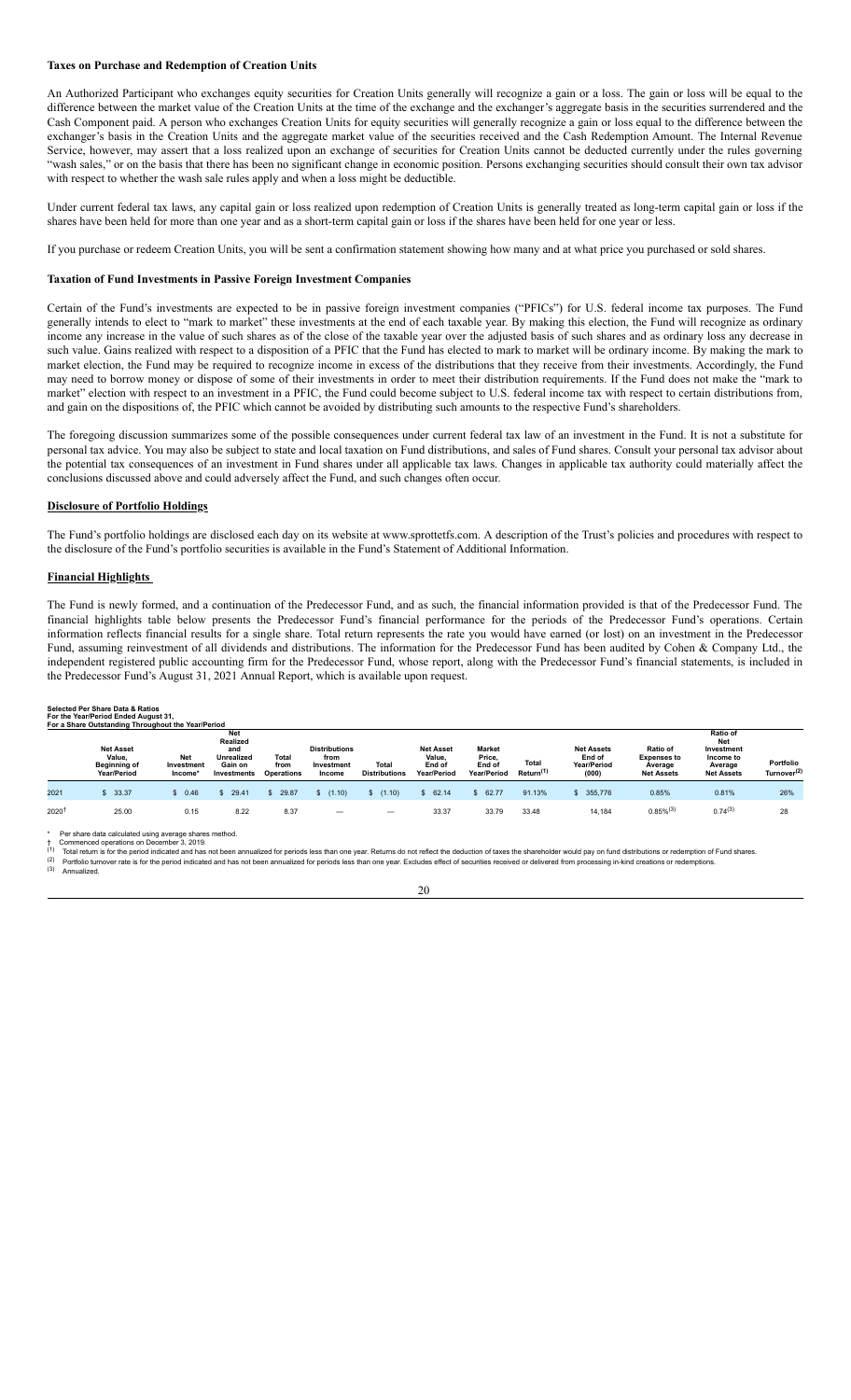# <span id="page-19-0"></span>**General Information**

# **For More Information:**

*Existing Shareholders or Prospective Investors*

- Call your financial professional
- www.sprottetfs.com

*Dealers*

ALPS Distributors, Inc.: 1-888-622-1813

*Investment Adviser* Sprott Asset Management LP 200 Bay Street, Suite 2600 Toronto, Ontario, Canada M5J2J1

*Sub-Adviser* ALPS Advisors, Inc. 1290 Broadway Suite 1000 Denver, Colorado 80203

*Distributor* ALPS Distributors, Inc. 1290 Broadway Suite 1000 Denver, Colorado 80203

*Custodian* State Street Bank and Trust Company 225 Franklin Street Boston, Massachusetts 02110

*Legal Counsel* Thompson Hine LLP 1919 M Street, N.W., Suite 700 Washington, D.C. 20036

*Transfer Agent* State Street Bank and Trust Company 225 Franklin Street Boston, Massachusetts 02110

*Independent Registered Public Accounting Firm* Tait, Weller & Baker LLP 50 South 16th Street Suite 2900 Philadelphia, Pennsylvania 19102